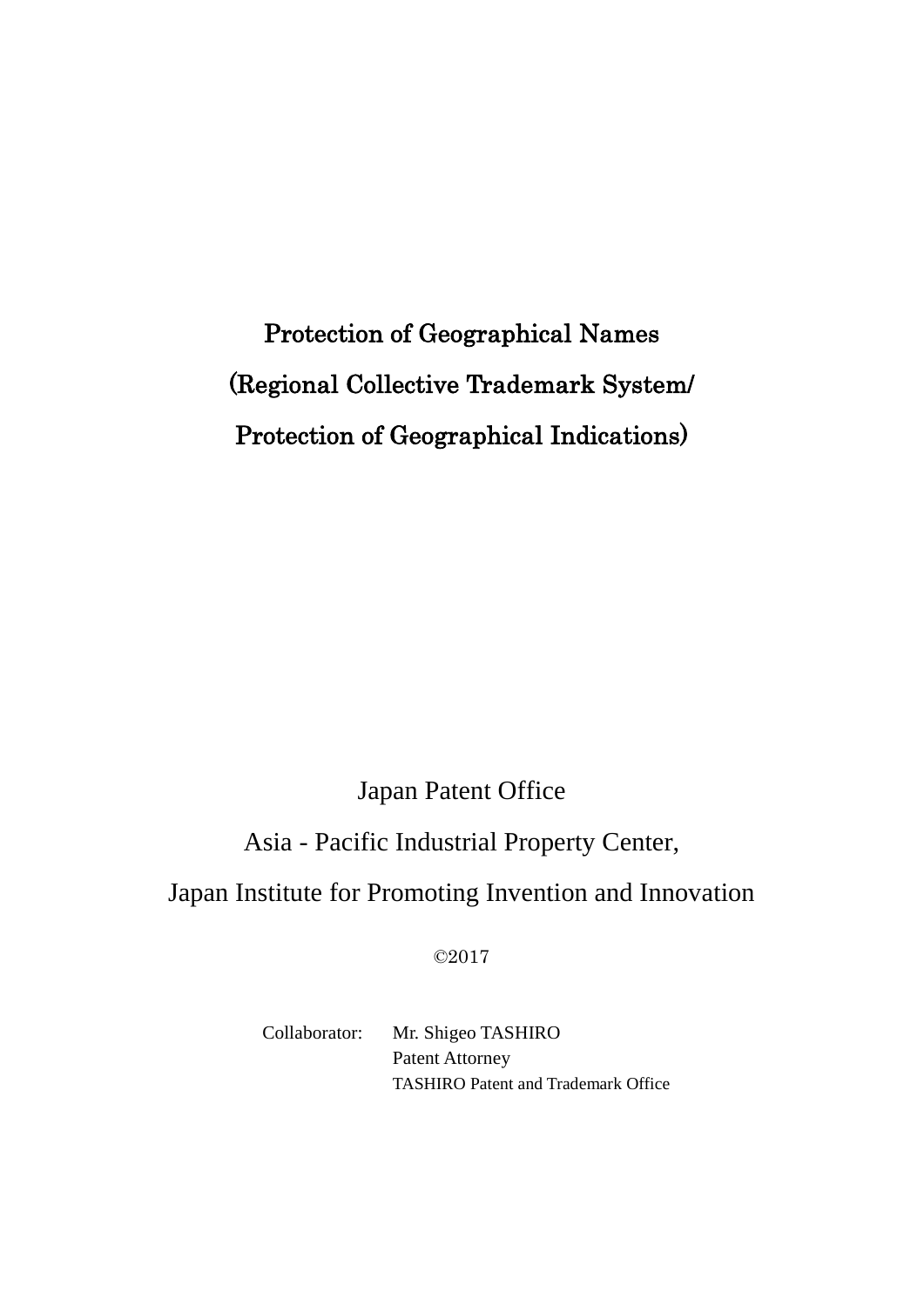# **Table of Contents**

I Protection of Geographical Names

- 1. Protection of indications of places of origin and other geographical names under the Japanese Trademark Act
- 2. Protection of geographical indications
- 3. Protection of other geographical indications
- II Regional Collective Trademark System
- 1. Background re. the Regional Collective Trademark System
- 2. Protection of regional collective trademarks under the Trademark Act
- 3. Registration requirements for regional collective trademarks
- (1) Eligibility of an applicant for registration of a regional collective trademark
- (2) Use of regional collective trademarks
- (3) Trademarks eligible for registration as regional collective trademarks
- (4) Close relationship between the name of a region and the product (service)
- (5) Popularity of regional collective trademarks
- (6) Other registration requirements
- (7) Submission of necessary documents for application for registration of a regional collective trademark
- 4. Effect of registration of regional collective trademarks and effect of trademark rights
- (1) Registration of a regional collective trademark and its effects
- (2) Effects of trademark rights
- (3) Transfer of trademark rights and establishment of the right to use
- 5. Opposition to registration/ trial for invalidation or rescission of a regional collective trademark
- (1) Filing of an opposition to registration of a regional collective trademark
- (2) Trial for invalidation of a registered regional collective trademark
- (3) Trial for rescission of a registered regional collective trademark
- 6. Procedures to apply for registration of a regional collective trademark
- (1) Application for registration of a regional collective trademark
- (2) Materials to be submitted
- 7. Status of implementation
- III Geographical Indications
- 1. Background re. geographical indications
- 2. Definition of geographical indications
- (1) Definition of geographical indications
- (2) Eligible persons for presenting geographical indications
- 3. Registration requirements for geographical indications
- (1) Registrable names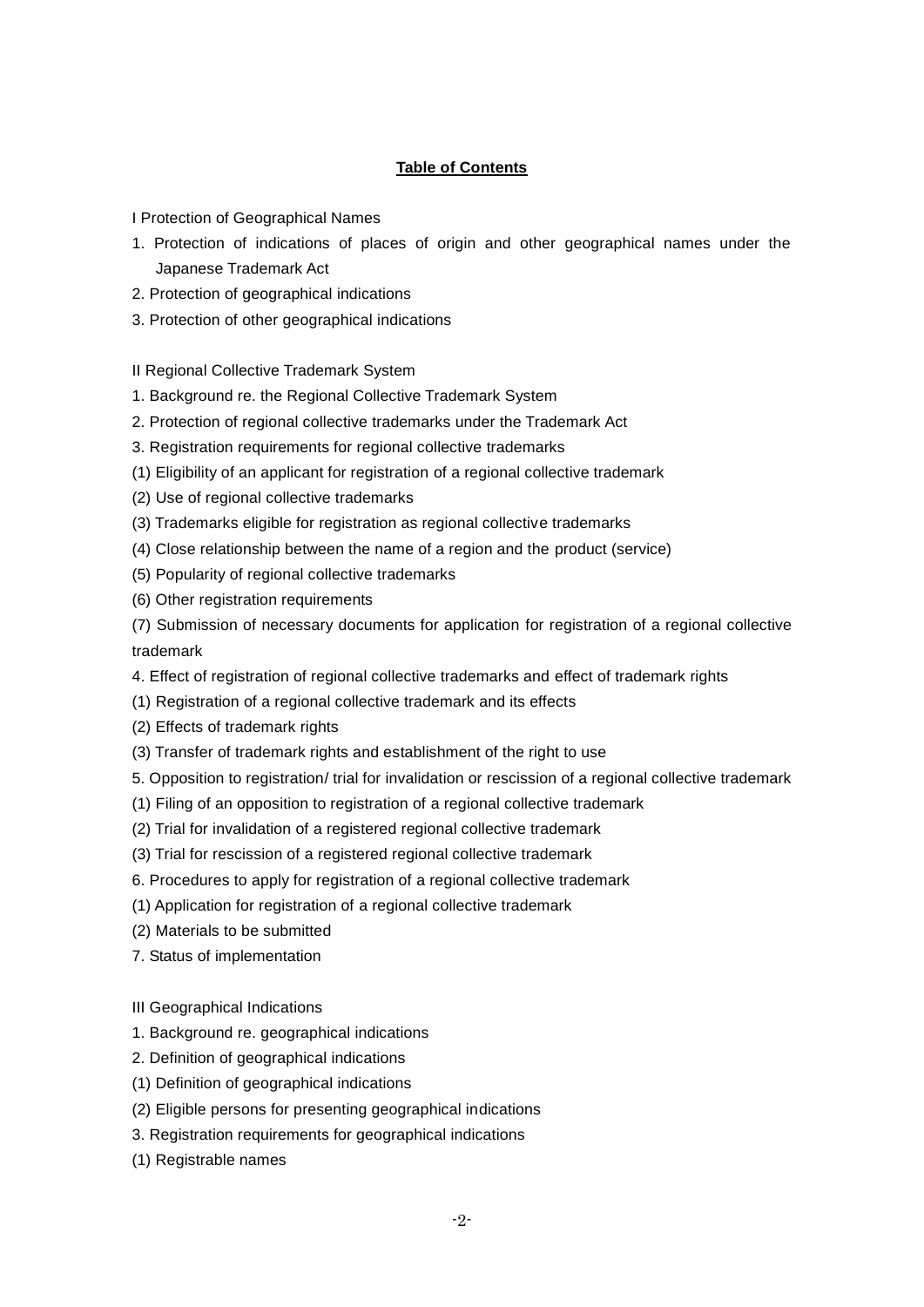- (2) Registration requirements for geographical indications
- 4. Consultation with academic experts
- 5. Refusal of registration
- 6. Public notice of an application for registration
- 7. Submission of a written opinion
- 8. Registration of geographical indications and effect of registration
- (1) Effect of registration of geographical indications
- (2) Use of registration symbol
- 9. Minister's order to take measures
- 10. Completion of registration
- 11. Refusal, expiration or revocation of registration
- (1) Refusal of registration
- (2) Expiration of registration
- (3) Revocation of registration
- 12. Procedures for registration application
- 13. Special provision for Specific Agricultural, Forestry and Fishery Products and Foodstuffs produced in foreign countries
- 14. Status of implementation
- IV. Summary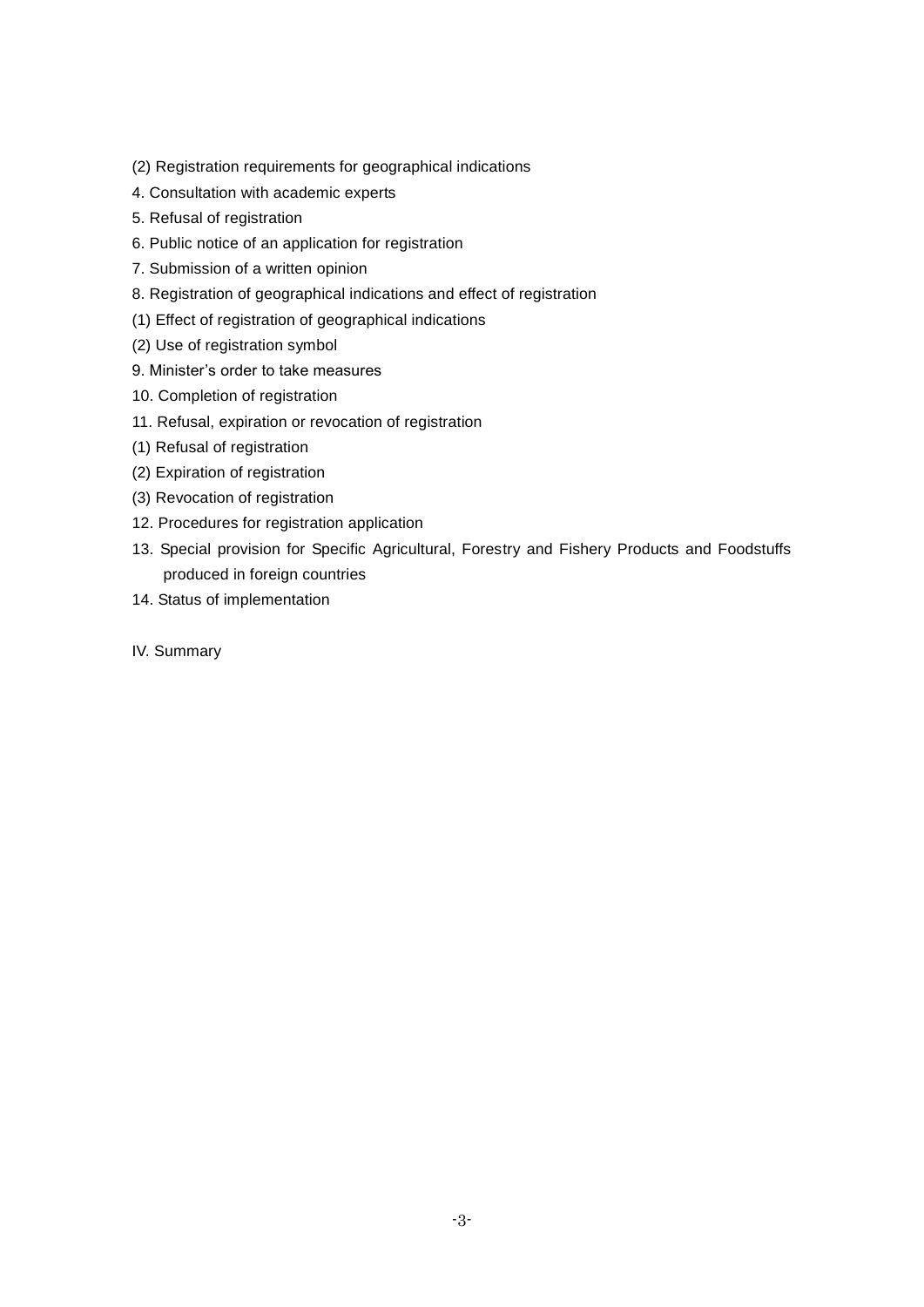#### I Protection of Geographical Names

1. Protection of indications of places of origin and other geographical names under the Japanese Trademark Act

Article 3 of the Trademark Act stipulates requirements to be satisfied for registration of a trademark. Article 3 (1) (iii) stipulates that a trademark consisting solely of a mark indicating the origin of a good in a common manner cannot be registered as a trademark, as follows:

# "Article 3

(1) Any trademark ...(snip) ... may be registered, unless the trademark:

...(snip) ...

(iii) consists solely of a mark indicating, in a common manner, in the case of goods, the place of origin, place of sale, quality, raw materials, efficacy, intended purpose, quantity, shape (including shape of packages), price, method or time of production or use, or, in the case of services, the location of provision, quality, articles to be used in such provision, efficacy, intended purpose, quantity, modes, price or method or time of provision;"

The Japan Patent Office Interpretation of Clauses of Industrial Property Laws (17th Edition) <sup>1</sup>(hereinafter "JPO Interpretation") issued by the Japan Patent Office explains the reason for the unregisrability; as follows:

"A trademark comprised solely of a mark indicating the place of origin of a product or any other geographical name in a common manner cannot be registered as a trademark because such indications are generally necessary for placing a product (or service) in the distribution or transaction process, and every person wishes to use them. Thus, it is not appropriate to allow exclusive use of these indications to certain private individuals. Moreover, in many cases, these indications have been used generally by unspecified persons or obviously will be used generally by unspecified persons in the future. Therefore, people do not recognize such trademark as something to discriminate one product (or service) from another."

Article 4 of the same Act lists unregistrable trademarks. The Article stipulates that trademarks falling under paragraph (1) item (xvii), among others, are not allowed to be registered:

"Article 4 (1) Notwithstanding the preceding Article, no trademark shall be registered if the trademark:

# ...(snip)...

(xvii) is comprised of a mark indicating a place of origin of wines or spirits of Japan which has been designated by the Commissioner of the Patent Office, or a mark indicating a place of origin of wines or spirits of a member of the World Trade Organization which is prohibited by the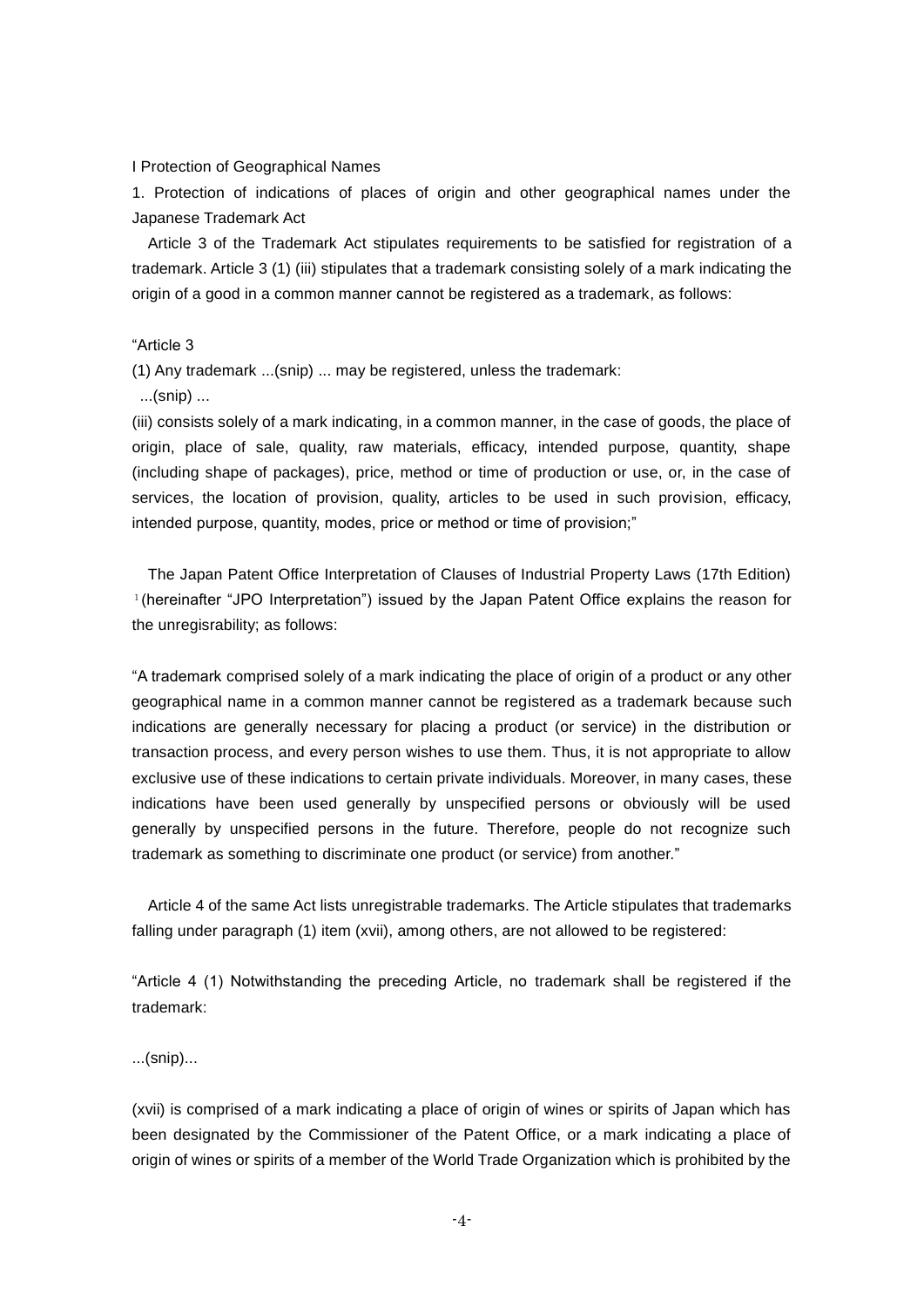said member from being used on wines or spirits not originating from the region of the said member, if such a trademark is used in connection with wines or spirits not originating from the region in Japan or of the said member;"

Similarly, the JPO Interpretation explains the reason for stipulating this provision as follows:

"The TRIPS Agreement includes no provision to obligate member countries to protect geographical indications of domestically-produced wines or spirits. However, if this provision (Article 4 paragraph 1 item (xvii)) is not provided in the Japanese Trademark Act, (i) places of origin in Japan are treated disadvantageously compared with places of origin in other member countries, and (ii) as stipulated in Article 24 paragraph 9 of the TRIPS Agreement, if geographical indications are not protected in the country of origin, other member countries have no obligation to protect them. To avoid disadvantageous treatment of places of origin in Japan in other member countries, the Act stipulates that trademarks indicating the origin places of domestically produced wines and spirits shall be protected."

# 2. Protection of geographical indications

In addition to the protection under the Trademark Act described above, the Act on Protection of the Names of Specific Agricultural, Forestry and Fishery Products and Foodstuffs (generally called the "Geographical Indications Act") was enacted in June 2014 to protect geographical indications of agricultural, forestry and fishery products and foodstuffs.

# 3. Protection of other geographical indications

Articles 22 to 24 of the TRIPS Agreement impose an obligation to protect geographical indications on member countries. Article 22.1 of the TRIPS Agreement defines geographical indications as follows:

"... indications which identify a good as originating in the territory of a Member, or a region or locality in that territory, where a given quality, reputation or other characteristic of the good is essentially attributable to its geographical origin."

Japan fulfills its obligations regarding geographical indications under the TRIPS Agreement by protecting them through the Trademark Act and the Geographical Indications Act, and by applying the Unfair Competition Prevention Act and the Act against Unjustifiable Premiums and Misleading Representations. As for the geographical indications of wines and spirits, Japan fulfills its obligations under the TRIPS Agreement by applying the Act on Securing of Liquor Tax and on Liquor Business Associations.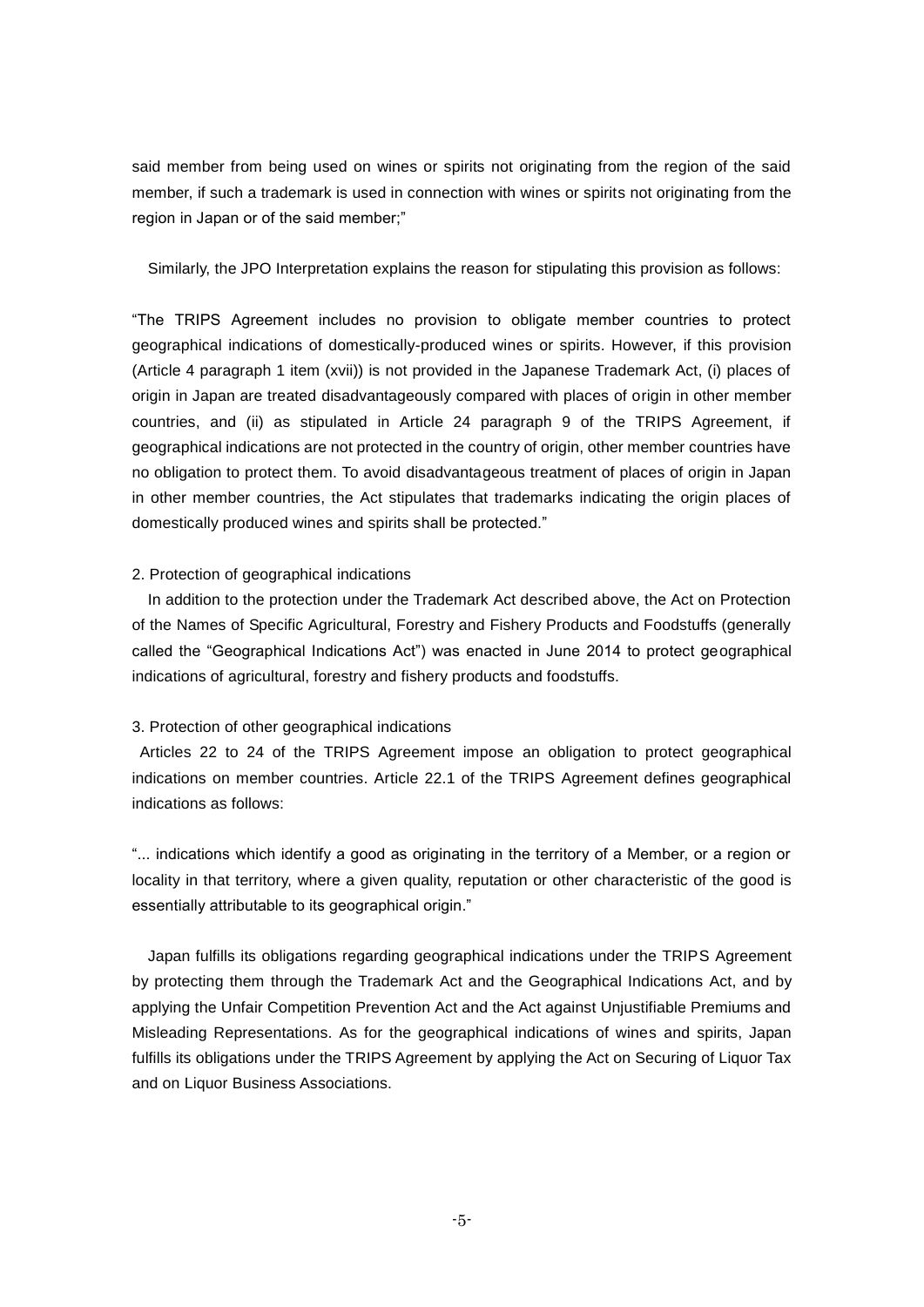#### II Regional Collective Trademark System

1. Background of the introduction of the Regional Collective Trademark System

Products rooted in various regions now attract attention nationwide. There are many cases of regional products supporting the economic development projects of their respective regions, with such projects being actively been implemented in many regions throughout Japan.

Amidst such initiatives, the Intellectual Property Promotion Project 2004 was established in May 2004 by the Intellectual Property Strategy Headquarters<sup>2</sup> of the Cabinet Office. The project aimed to review the protection system for regional brands of agricultural, forestry and fishery products and foodstuffs in FY2004 from the viewpoint of strengthening the competitive power of local products, vitalizing regional communities, and protecting consumers—taking into account the impact on products whose names have already been generalized, or whose use has already become popular in other regions. Relevant public agencies have commenced reviews according to the announcement.

#### 2. Protection of regional collective trademarks under the Trademark Act

Upon the commencement of the Intellectual Property Promotion Project 2004 described above, as well as a review conducted by the Patent Office in the Ministry of Economy, Trade and Industry regarding the protection of regional brands, the Act for Partially Revising the Trademark Act (Law No. 56, 2005) was promulgated on June 15, 2005, and enforced on April 1, 2006. It partially revised the Trademark Act, and introduced the Regional Collective Trademark System, stipulating that a regional business cooperative, agricultural cooperative or any other similar regional association may register a trademark comprising the name of a region and the name of a product (or service) as a regional collective trademark with the Japan Patent Office if such trademark has been known by consumers to some extent.

As explained in "1. Protection of geographical names, (1) Protection of indications of places of origin and other geographical names under the Japanese Trademark Act" above, trademarks comprising letters indicating the name of a region and the name of a product (or service) or trademarks comprising any other similar elements are trademarks that a wide range of business operators would want to use. Therefore, they do not fit the idea of exclusive ownership by a single business operator, and consumers do not recognize such trademarks as something through which to distinguish one product (or service) from another because they are used generally by the public. For these reasons, these trademarks were not registrable under the Trademark Act before the revision, as they did not satisfy the requirements stipulated in Article 3 (1) of the same Act. To be eligible for registration, such trademarks had to become recognizable by consumers as a result of their use by a specific business operator to satisfy the requirement in Article 3 (2) of the same Act. Article 3 (2) of the same Act did not stipulate to what extent a trademark must be recognizable by consumers, but in practice it was said that a trademark must be recognizable by consumers throughout Japan with a high degree of penetration. Therefore, a business operator could not remove me-too users until the trademark became recognizable by consumers throughout Japan to a considerable extent. Moreover, the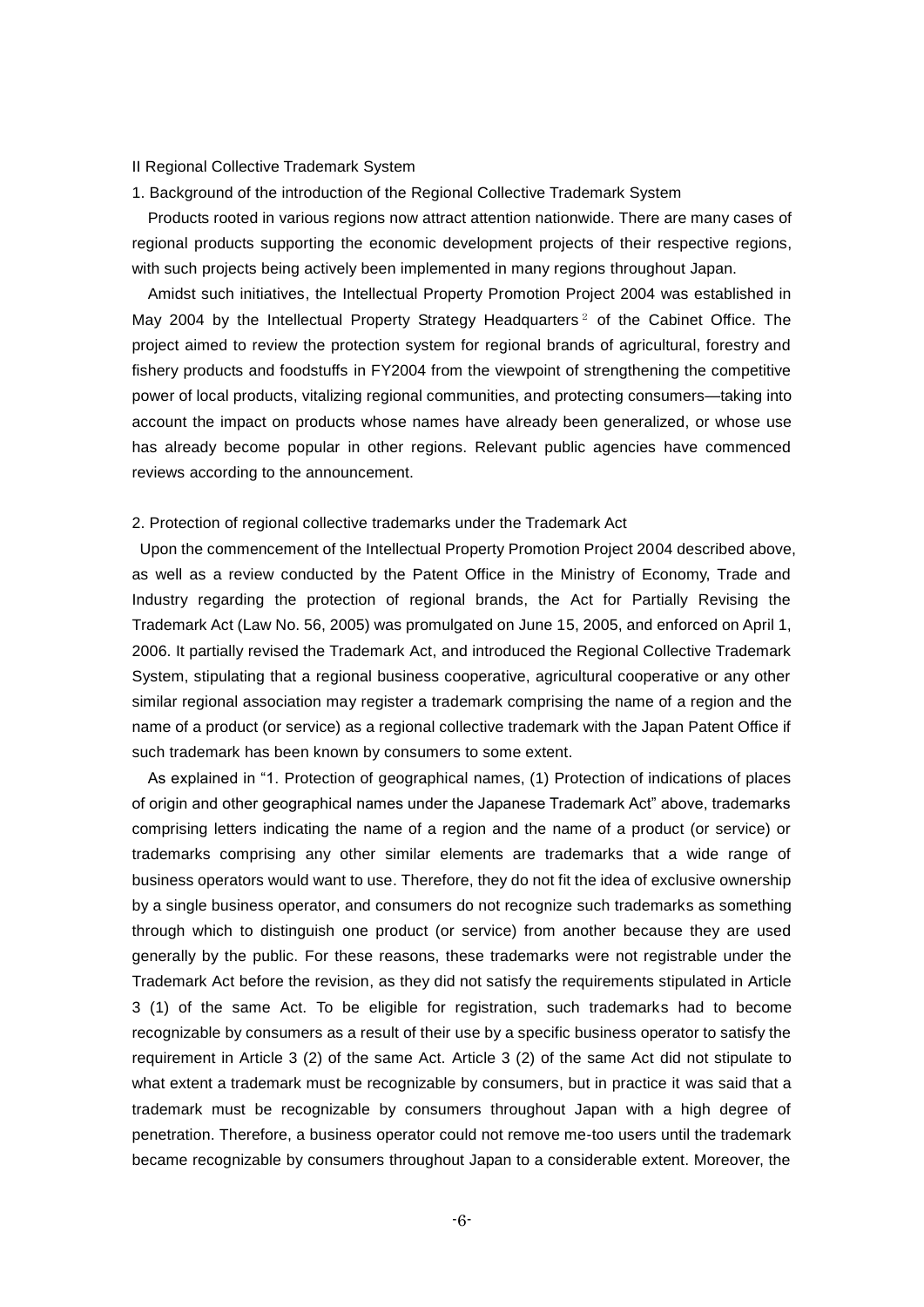use of such trademarks by me-too users would have made it more difficult to be recognizable as a trademark of a specific business operator.

On the other hand, a trademark comprising the name of a region and the name of a product (or service) with an added distinctive graphic was regarded as recognizable by consumers as a trademark through which to distinguish a product (or service) of a business operator from other persons' products (or services) because of such a distinctive graphic. The provisions in Article 3 (1) of the same Act did not apply due to this recognizability, and it would be registrable if other requirements for registration were satisfied. This imposed another problem. A business operator could not effectively remove me-too users when their trademarks comprised letters that were identical with those used in the trademark of that business operator, but that had an added graphic that was not used in its trademark. These trademarks of me-too users were not regarded as having similarity to the trademark of the business operator due to these different graphics.

To address such problems, the Regional Collective Trademark System imposes more relaxed requirements for registration of trademarks comprising letters that indicate the name of a region and the name of a product (or service) than those stipulated in Article 3 (2) of the Trademark Act. Even if the extent of consumer recognition of the trademark is narrower or lower than that required in actual practice as stipulated in Article 3 (2) of the same Act, a trademark may be registered as a regional collective trademark. These requirements are explained in detail below.

3. Registration requirements for regional collective trademarks

To be registrable as a regional collective trademark, the application for registration must satisfy certain requirements:

(1) Eligibility of an applicant for registration of a regional collective trademark

The Trademark Act stipulates that an entity is eligible as an applicant for registration of a regional collective trademark if it satisfies the following requirements:

"Any association established by a special Act, including a business cooperative (those which do not have juridical personality are excluded, and limited to those which are established by a special Act providing, without a just cause, that the association shall not refuse the enrollment of any person who is eligible to become a member or that the association shall not impose on any of its prospective members any condition that is heavier than those imposed on its existing members) a commercial society, a chamber of commerce, a special non-profit cooperation…, or a foreign juridical person equivalent thereto..." (Article 7-2 (1), Trademark Act)

The applicant must be a business cooperative with a juridical personality, or an association incorporated under a special law. Such law underlying the incorporation must stipulate that the association shall not unfairly refuse the enrollment of any eligible person as a member without due cause.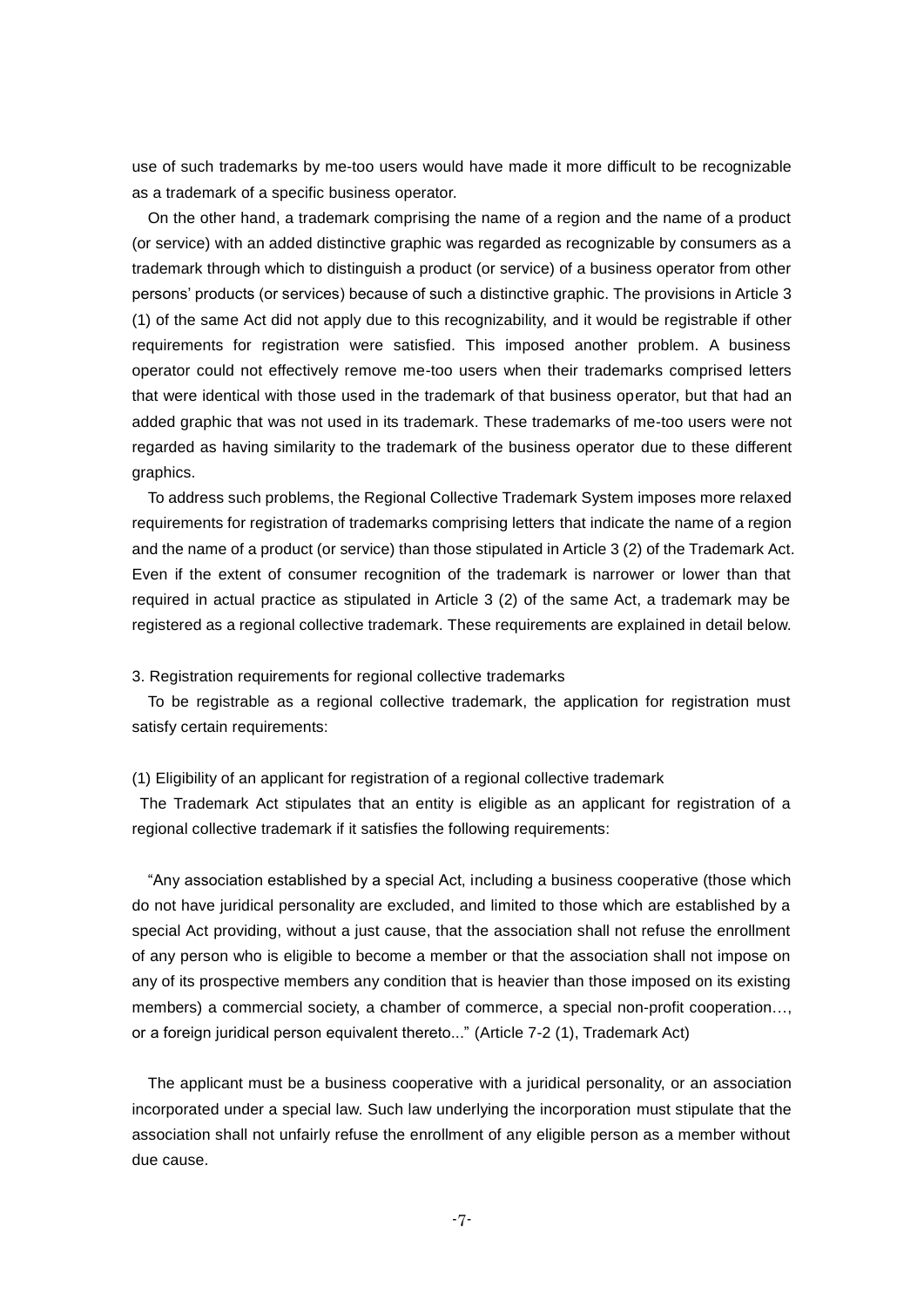The JPO Interpretation explains the reason for imposing requirements on an entity in protecting its regional collective trademark (entity requirement) as follows:

"Regional brands are basically intended for use by a wide range of product producers or service providers in the region who want to use them in connection with their products or services, and thus should not be exclusively owned by a single business operator. For this reason, among others, they were not registrable in accordance with Article 3 (1) of the Trademark Act before the revision. To address this issue, in the Regional Collective Trademark System established in the revised Act, the membership requirement for an association is set to guarantee to the greatest extent possible that any business operator who wants to use the regional collective trademark of the association is not refused from becoming a member of such association." (JPO Interpretation)

For this reason, a strict eligibility requirement is set for an applicant as explained above.

In Japan, juridical persons who are eligible to register a regional collective trademark include: a business cooperative, agricultural cooperative, fishery cooperative, marine product cooperative, forestry cooperative, liquor producer cooperative, liquor seller cooperative, commercial association, shopping district promotion association, commercial society, chamber of commerce, and special non-profit corporation.

Individual persons, local governments, corporate juridical persons, incorporated foundations, business corporations and the like are not eligible to register a regional collective trademark.

As for agricultural cooperatives, which are juridical persons eligible to register a regional collective trademark, Article 20 of the Agricultural Cooperatives Act<sup>3</sup> stipulates the right to become a member of an agricultural cooperative as follows:

"The cooperative shall not, without a due reason, refuse an eligible person from becoming a member of the cooperative, or impose heavier requirements on such person than those imposed on existing members when they joined the cooperative."

The Trade Act stipulates that a foreign juridical person is also eligible to apply for registration of a regional collective trademark—not only associations in Japan—by referring to such person as "a foreign juridical person equivalent thereto," as explained above. The JPO Interpretation states this to be "a foreign association having the status of a juridical person, comprising members who are business operators producing products or providing services as their business, which guarantees that membership is not unfairly refused to eligible persons." If such foreign juridical person is equivalent to an association as defined in Japan, it is allowed to apply for registration of a regional collective trademark. In fact, some foreign associations have filed applications and are granted registration of their regional collective trademarks. I will discuss this topic later in this textbook.

If two or more associations jointly file an application for registration of a regional collective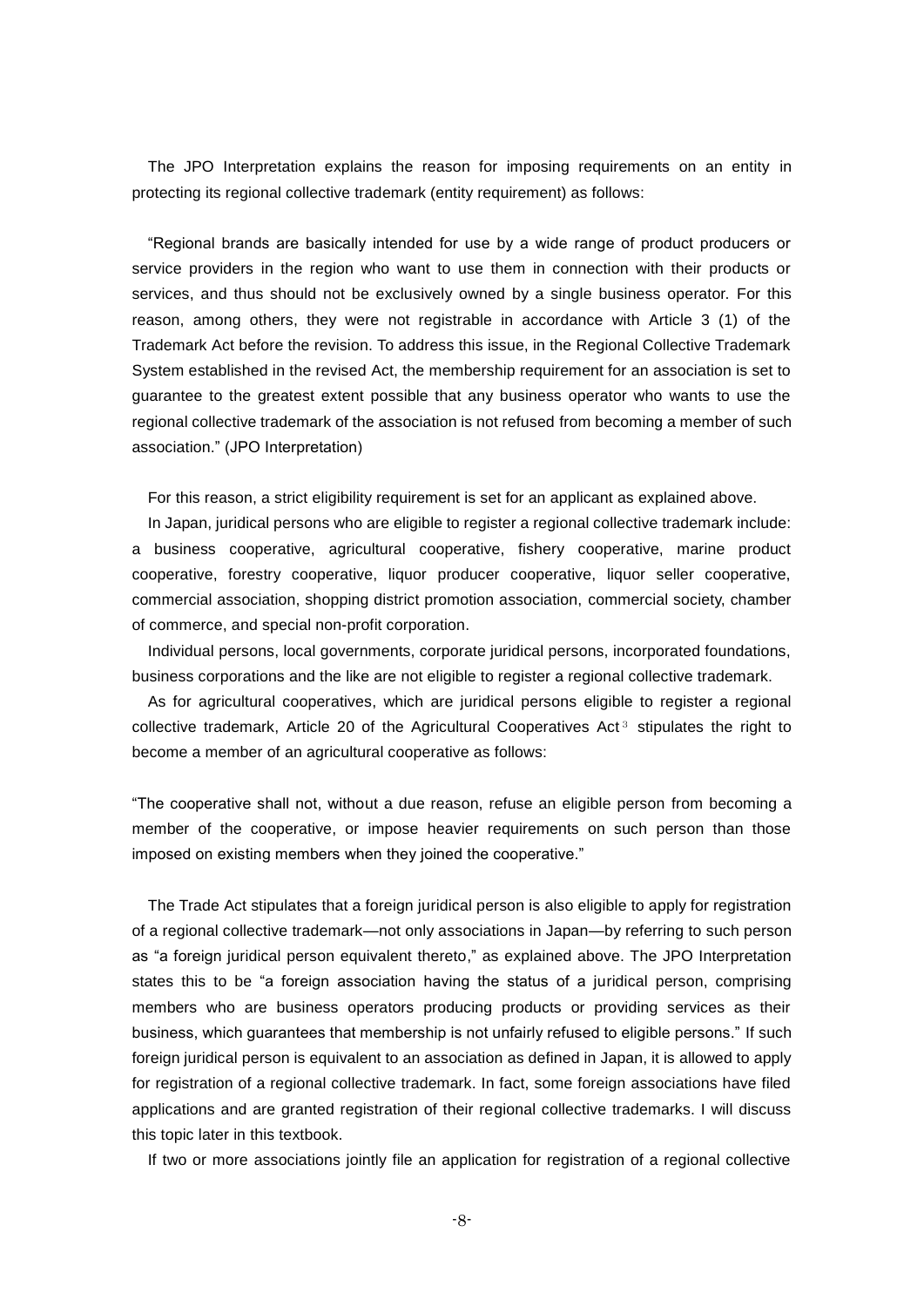trademark, all such associations must satisfy the entity requirement.

As explained above, when filing an application, the applicant must submit to the Commissioner of the Japan Patent Office a document certifying that it is:

"an association established by a special Act, including a business cooperative (those which do not have juridical personality are excluded, and limited to those which are established by a special Act providing, without a just cause, that the association shall not refuse the enrollment of any person who is eligible to become a member or that the association shall not impose on any of its prospective members any condition that is heavier than those imposed on its existing members) a commercial society, a chamber of commerce, a special non-profit cooperation…, or a foreign juridical person equivalent thereto."

(entity requirement)

Article 7-2 (4) of the Trademark Act stipulates as follows:

" Any person who desires to register a regional collective trademark .... shall, at the time of filing of an application for trademark registration.... submit to the Commissioner of the Patent Office a document certifying that the applicant for trademark registration is an Association, etc. ......"

It stipulates the formality requirement that an applicant for trademark registration must submit a document certifying its status as an eligible association. If an applicant fails to submit the certifying document, it is requested to correct the incompleteness of its application.

If two or more associations jointly file an application for registration of a regional collective trademark, all associations must individually submit documents certifying that they satisfy the entity requirement.

#### (2) Use of regional collective trademarks

Article 7-2 (1) of the Trademark Act stipulates as follows regarding the use of regional collective trademarks:

"....provided that the trademark is used by its members...."

The JPO Interpretation explains the reason for stipulating the use of a regional collective trademark as follows:

"Regional collective trademarks are trademarks that an association allows its members who are business operators to use in order to indicate that a product or service having that trademark has originated from a member of that association. Therefore, a trademark to be registered as a regional collective trademark must be "a trademark that the association allows its members to use." In addition to its members, the association itself may use the trademark."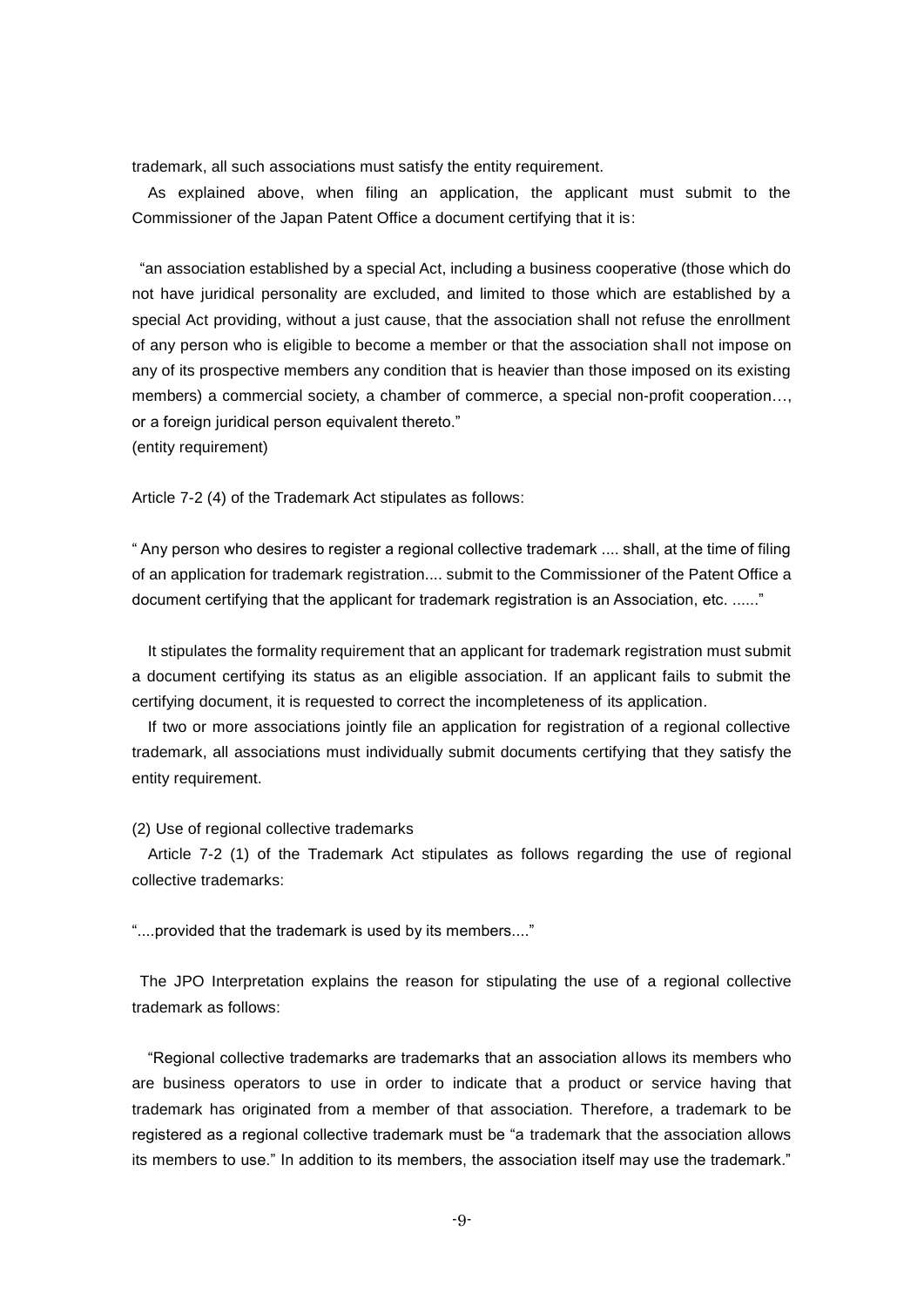# (JPO Interpretation)

For this reason, the Trademark Act stipulates the use of a regional collective trademark as explained above. To be registrable as a regional collective trademark, therefore, the association must allow its members to use the trademark. It is, additionally, required that the regional collective trademark be used by the members in accordance with the use conditions designated by the association.

A regional collective trademark intended to be used by the applicant (association) itself will also be granted registration if it is deemed that the association would allow its members to use it.

(3) Trademarks registrable as regional collective trademarks

The Trademark Act stipulates that a trademark is registrable as a regional collective trademark if it satisfies the following requirements:

- "(i) a trademark consisting solely of characters indicating, in a common manner, the name of the region and the common name of the goods or services pertaining to the business of the applicant or its members; (Article 7-2 (1) (i))
- (ii) a trademark consisting solely of characters indicating, in a common manner, the name of the region and the name customarily used as a name indicating the goods or services pertaining to the business of the applicant or its members; or (item (ii) of the same paragraph)
- (iii) a trademark consisting solely of characters indicating, in a common manner, the name of the region and the common name of the goods or services pertaining to the business of the applicant or its members, or the name customarily used as a name indicating thereof, and characters customarily added in indicating, in a common manner, the place of origin of the goods or the location of provision of the services. (item (iii) of the same paragraph)

The JPO Interpretation explains the reason for defining trademarks registrable as regional collective trademarks as follows:

"Because trademarks used as regional brands are often comprised of the name of the region and the name of the product (or service), the Act stipulates that a trademark satisfying this requirement is registrable as a regional collective trademark. The Act limits the registrability to a 'trademark consisting solely of characters..., in a common manner' because a trademark consisting of a combination of characters and a graphic or similar element, or a trademark that uses specially expressed characters, does not fall under the conditions stipulated in Article 3 (1) of the Trademark Act because it has discriminability by itself, and thus is registrable as a trademark under the Trademark Act before the revision. Therefore, the necessity that such trademark be registered under the Regional Collective Trademarks System is low." (JPO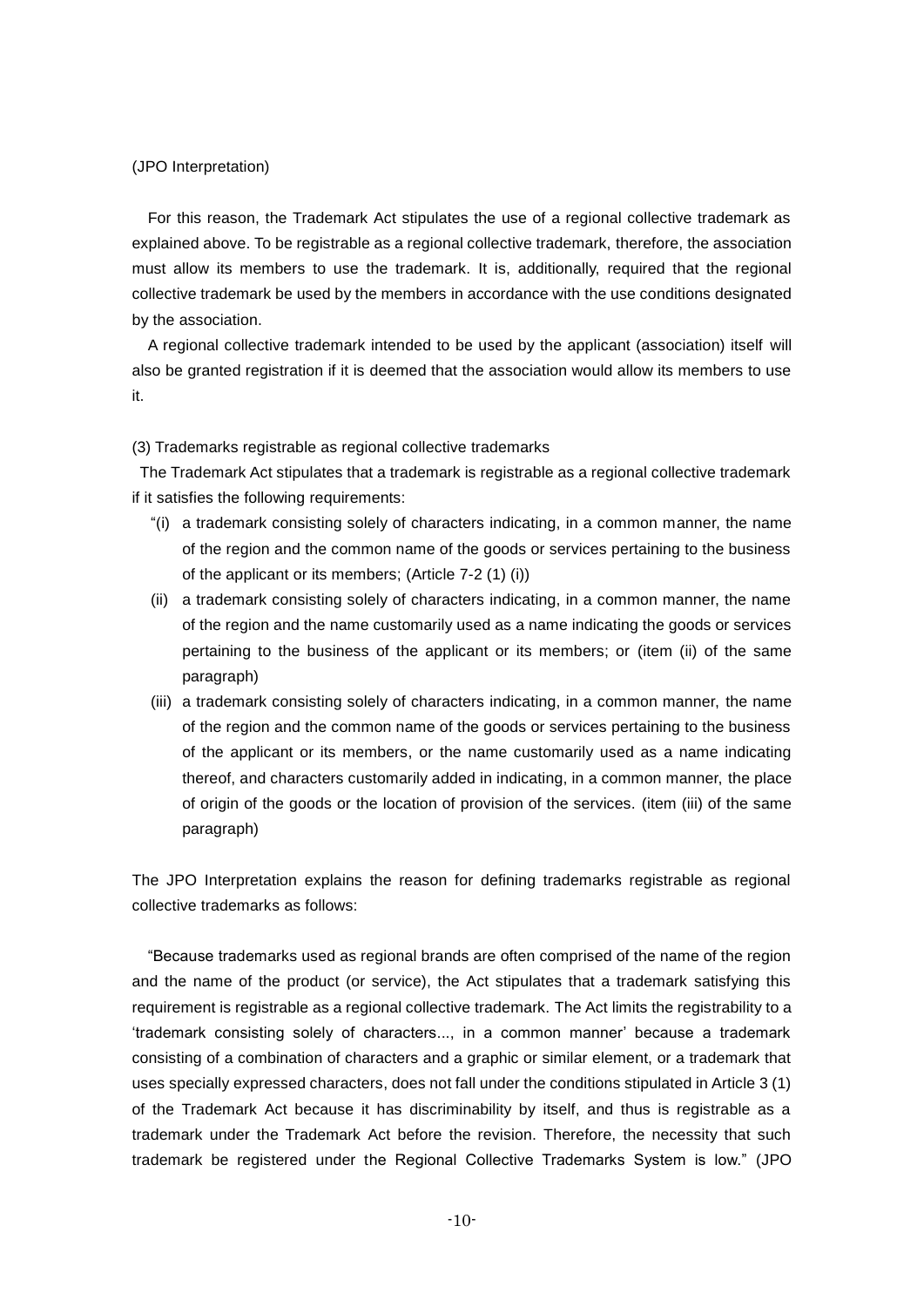### Interpretation)

Specifically, a trademark registrable as a regional collective trademark is:

(i) a trademark comprising the name of a region and the common name of a product (service) (paragraph (1) item (i))

It is a trademark comprising the combination of the name of a region and the common name of a product (service).

The "name of a region" refers to not only the name of a current administrative region but also the old name of a region or country, the name of a river, mountain or water area, and other geographical names.

Regarding the "common name," the Trademark Examination Guidelines stipulate that the common name means: "a name that has been recognized as the common name of a product or service in trading circles, not indicating a product derived from a specific business operator or a service provided by a specific business operator. The common name of a product (service) also includes the abbreviated name or the nickname of such product or service." (Trademark Examination Guidelines)<sup>4</sup>

(ii) a trademark comprising the name of a region and the customary name of a product (service) (paragraph (1) item (ii))

The customary name refers to a name that is not the common name of the product or service, but that is customarily used by consumers and traders to indicate the product or service. (JPO Interpretation)

The Trademark Examination Guidelines stipulate that "the name customarily used to indicate a product or service" includes, for example, the naming of "ori" (weave) or "tsumugi" (pongee) in relation to "silk fabric" or a "belt"; the naming of "yaki" (ware) in relation to "bowl" or "cup"; the naming of "buta" (pork) in relation to "pork meat"; and the naming of "onsen" (hot spring) in relation to the service of "provision of a bathing facility" or "provision of an accommodation facility."

(iii) a trademark comprising the name of a region and the common name or customary name of a product (service), with added "characters customarily used as indicating the place of origin of the article or the location of provision of the service" (item (iii) of the same paragraph)

The "characters customarily used as indicating the place of origin of the article or the location of provision of the service" under the Act may include, for example, the characters "homba" (home), "tokusan" (local specialty), or "meisan" (local specialty) added to the name of the place of origin; or the characters "homba" (home) added to the name of the place of service. (Trademark Examination Guidelines)

The Act includes these trademarks in the range of trademarks registrable as regional collective trademarks, considering the actual situations where they have been used as "regional brands." (JPO Interpretation)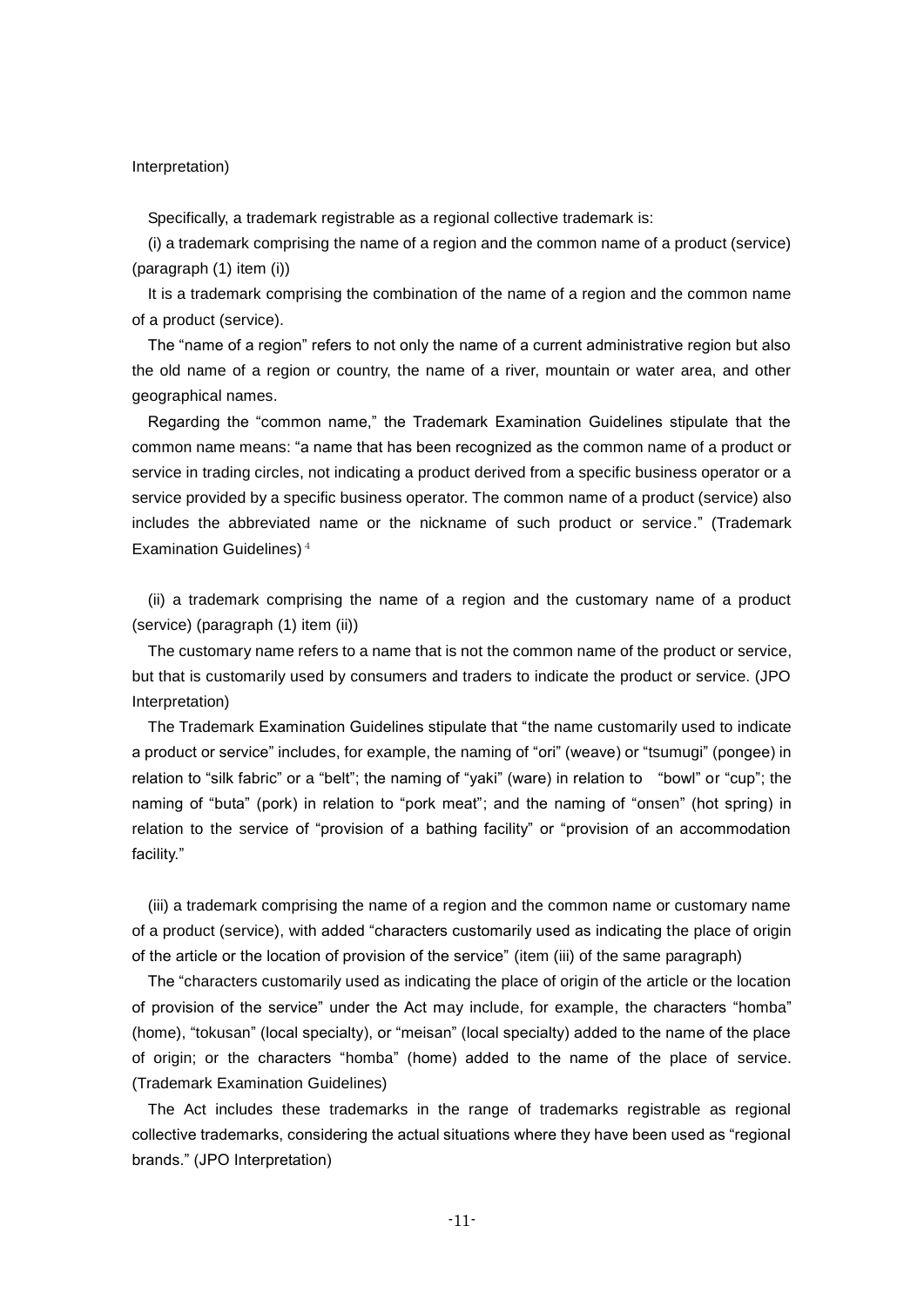A "trademark indicating in a common manner" means a mark that is comprised of characters presented in a common manner, including a mark indicating the common name of a product (service) by the Roman alphabet, hiragana or katakana, or standard characters (characters designated by the Commissioner of the Japan Patent Office, Article 5 (3) of the Act).

The Trademark Examination Guidelines present some examples of trademark that are not registrable as regional collective trademarks.

"5. The following are examples of trademarks that do not fall under any of the conditions stipulated in items (i) to (iii) :

(1) A trademark that comprises solely "the name of a region," or a trademark that does not include "the name of a region";

(2) A trademark that comprises solely "the common name of a product or service," or a trademark that comprises solely "the name customarily used to indicate a product or service";

(3) A trademark that comprises neither "the common name of a product or service" nor "the name customarily used to indicate a product or service";

(4) A trademark that comprises any other characters than those designated in items (i) to (iii) (for example, characters that are not recognizable as those used when indicating the place of origin of a product or the place of provision of a service), a symbol or a graphic; or

(5) A trademark that comprises characters transformed into a design to a discriminable extent."

For example, trademarks that are solely comprised of the name of a region; that include no regional name; that have an added graphic; or whose specially designed characters are ineligible are not registrable as regional collective trademarks.

(4) Close relationship between the name of a region and the product (service)

The Trademark Act defines the "name of a region" included in a trademark to be registrable as a regional collective trademark, as follows:

"2. The term "name of the region" as used in the preceding paragraph means, even prior to the filing of the said application, the name of the place of origin of the goods, the location of provision of services, or the name of the region which is considered to have a close relationship with the said goods or services to the equivalent extent, for which the trademark pertaining to the said application has been used by the applicant or its members, or abbreviation thereof." (Article 7-2 (2), Trademark Act)

As explained above, the Trademark Act stipulates that to be registrable as a regional collective trademark, the name of the region included in the trademark must have a close relationship with the product or service for which the trademark has been used before the application. The JPO Interpretation explains the reason for this requirement as follows: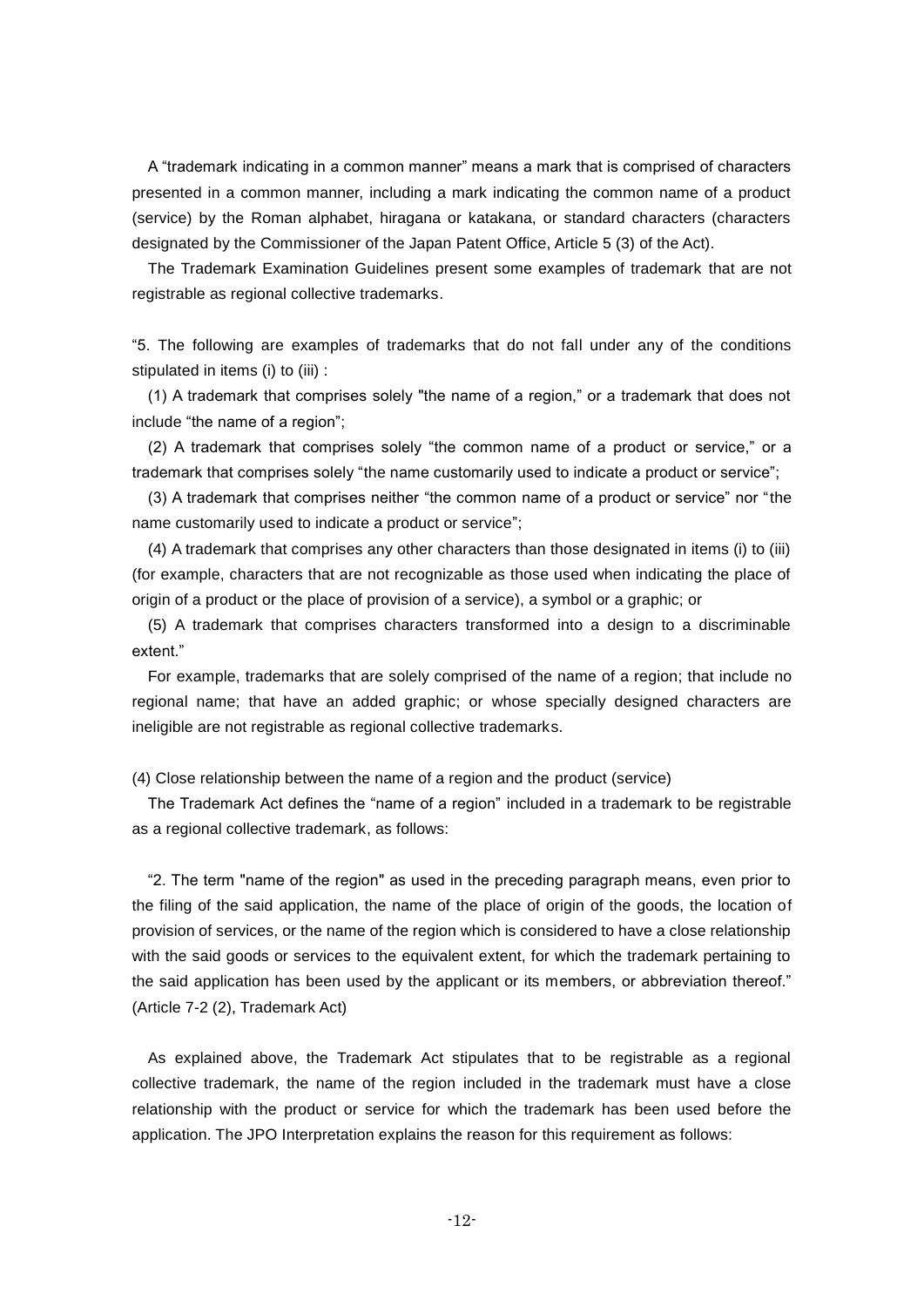"The Trademark Act stipulates that 'The term "name of the region" as used in the preceding paragraph means, even prior to the filing of the said application, the name of the place of origin of the goods, the location of provision of services, or the name of the region which is considered to have a close relationship with the said goods or services to the equivalent extent, for which the trademark pertaining to the said application has been used by the applicant or its members, or abbreviation thereof. If an application for registration is filed for a trademark that exploits the impressions that would be evoked from the name of a region contained in such trademark, but, in fact, the trademark has been used for a product or service that has nothing to do with that region, such application for registration does not fit the purpose of the Regional Collective Trademark System. Accordingly, such trademark is not registrable as a regional collective trademark under the relaxed registration requirements. Generally, the name of a region used in a trademark is the name of the place of origin of a product or the place of provision of a service. However, business operators use the name of a region in a "regional brand" for various reasons. Therefore, the Act also includes "the name of the region which is considered to have a close relationship with the said goods or services to the equivalent extent." For example, the name or the abbreviated name of a region which is the origin place of the major raw material or the production method of a product is allowed to be used. Whether or not a regional name is closely related to a product or service is determined by considering whether the public in general considers it reasonable to use that regional name in the trademark in question based on the type of product or service, profiles of traders and customers, actual condition of trading and other factors. The "place of origin of a product," the "place of provision of a service" and any "other regional name" are not limited to names of current administrative regions at the time of the filing of the application, but also include the old name of a region or country, the name of a river, mountain, pond or lake, the name of a water area, and other geographical names. Abbreviated names of regions are also permitted because trademarks often use abbreviated regional names.'" (JPO Interpretation)

The "name of a region" included in a trademark must satisfy any of the following requirements in relation to the product or service for which the trademark has been used by the applicant or its members before the application is filed for that trademark:

(i) The place of origin of a product

According to the Trademark Examination Guidelines, the place of origin is, for example, the area where the agricultural product is produced, where the marine product is caught, or where the major production of the craft product took place.

(ii) The place of a service provision

According to the Trademark Examination Guidelines, the place of provision for the service of "providing a bathing facility for a hot spring" is, for example, the area where the hot spring exists.

(iii) The name of a region must have a close relationship with the product or service to the extent equivalent to (i) or (ii).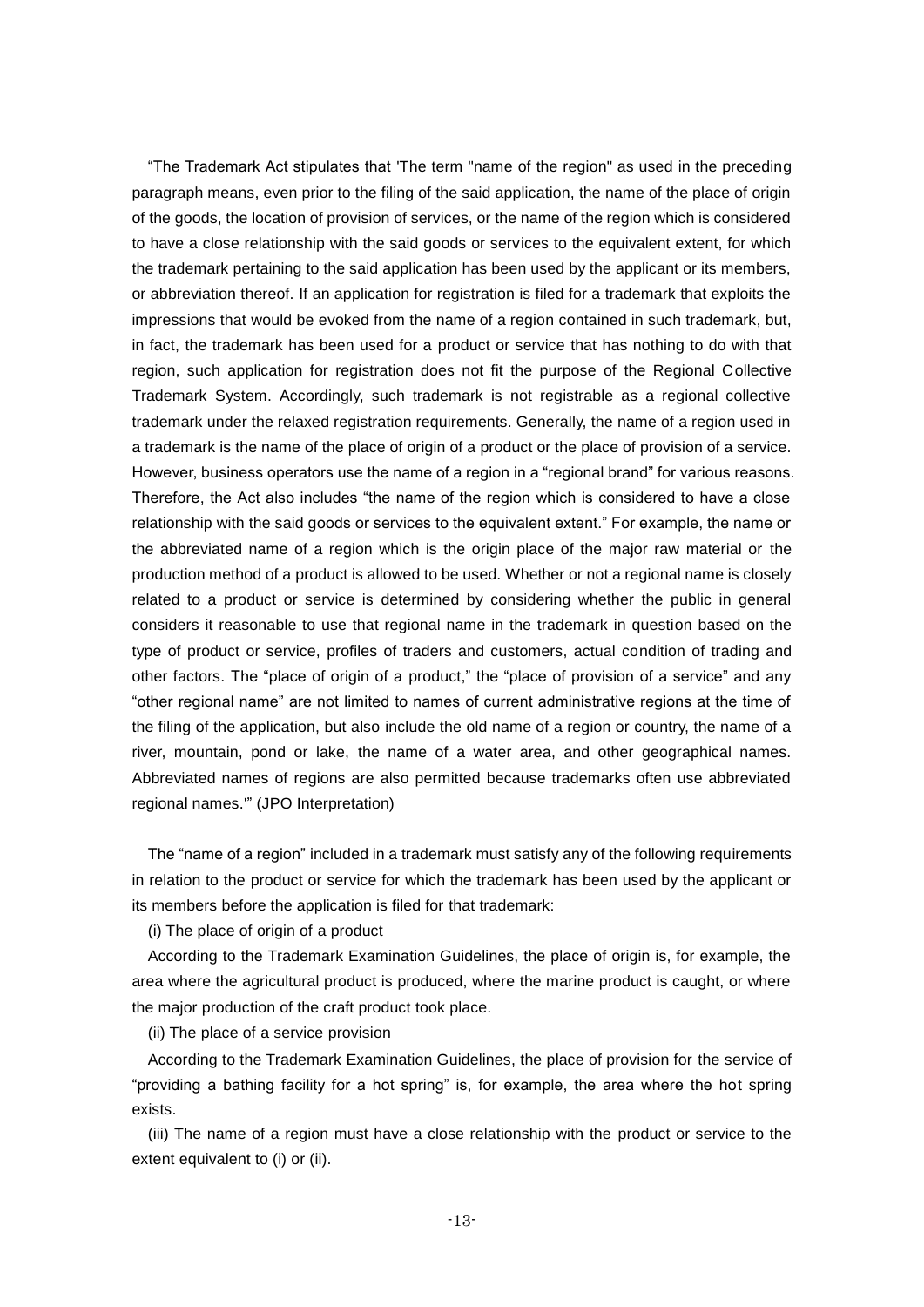The "close relationship with the product or service to the extent equivalent to (i) or (ii)" referred to in (iii) may include, for example, cases wherein the production method of the product originates from that region, or wherein the product was made from a raw material produced in that region.

Specific examples are presented in VII Article 7-2 (Regional collective trademarks) item (iii), Article 7-2 (2) of the Trademark Examination Guidelines, as follows:

"4. The "name of the region which is considered to have a close relationship with the said goods or services to the equivalent extent" referred to in this paragraph includes, for example:

(1) A processed product whose place of origin of the raw material is important

If the origin place of the raw material for the processed product is important, the region where the main raw material was produced or otherwise originated falls under the definition above, including, for example:

(i) The region where buckwheat, which is the main raw material of buckwheat noodles, was produced; or

(ii) The region where the stone from which an ink slab is made of was quarried.

(2) A craft product whose place of origin of the production method is important If the place of origin of the production method for a processed product is important, the region where such important production method of the craft product originated falls under the definition above, including, for example:

(i) The region where the traditional weaving method for a fabric originated

As explained above, the abbreviated name of the region may also be used.

The Trademark Act stipulates as follows:

"Any person who desires to register a regional collective trademark ...(snip)...shall, at the time of filing an application for trademark registration ...(snip), submit to the Commissioner of the Patent Office ...(snip)...documents necessary to prove that the trademark for which the registration is sought contains the name of a region." (Article 7-2 (4), Trademark Act)

The JPO Interpretation explains the reason for requiring applicants to submit the above-mentioned documents as follows:

"You cannot determine for what product or service an association or its member has been using the trademark for which the application is filed and what relationship such product or service has with the region whose name is contained in the trademark unless the applicant submits documentary evidence. Accordingly, the Trademark Act clearly imposes on the applicant the obligation to submit documentary evidence." (JPO Interpretation)

"When filing an application, the Act stipulates that the applicant must submit to the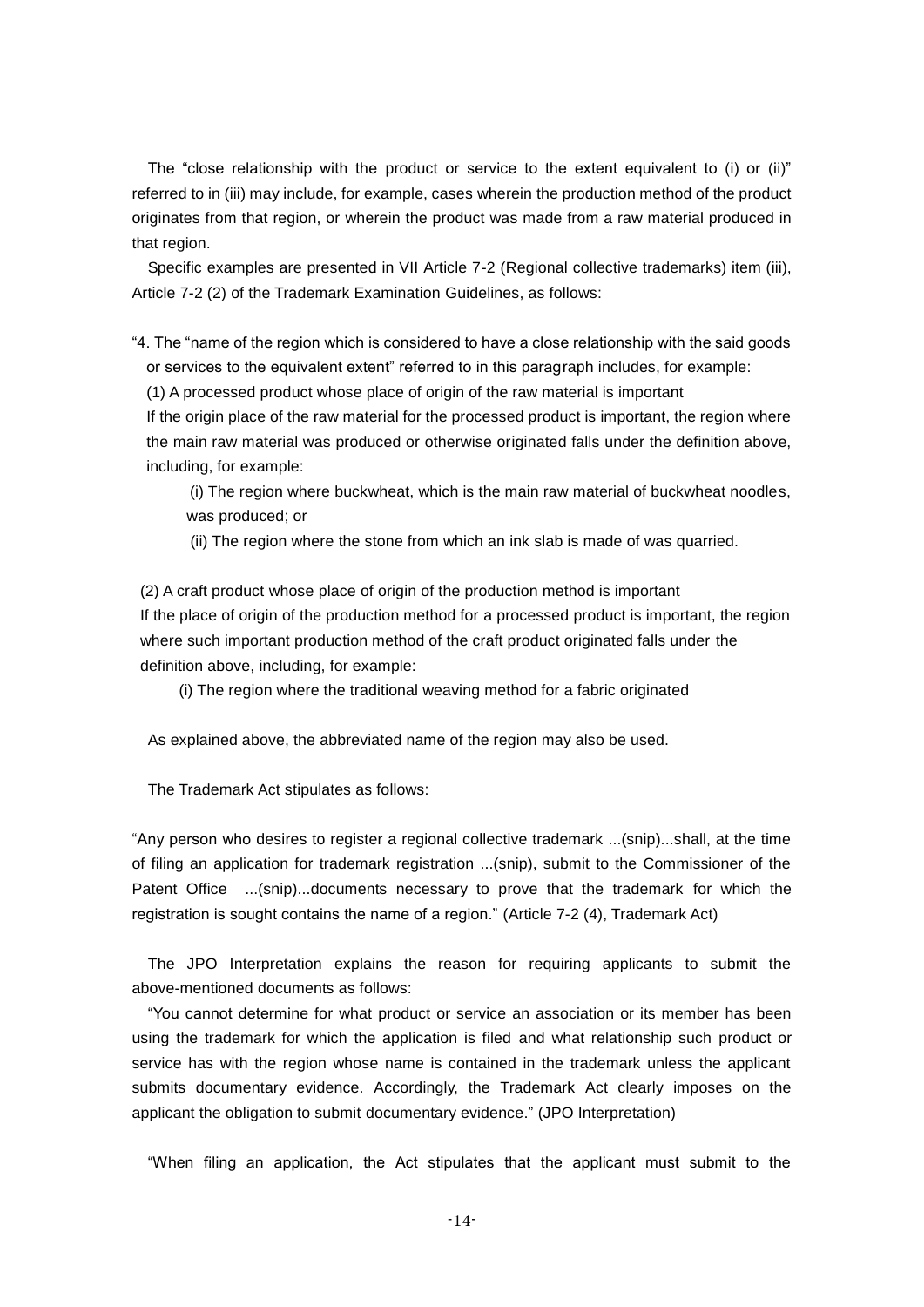Commissioner of the Patent Office necessary documents proving that the trademark for which the application is filed contains the "name of a region" stipulated in paragraph 2, namely, the name of the region contained in the trademark is the name or abbreviated name of the region that has a close relationship with the products or services for which the applicant association or its members have used the trademark before the application is filed. If an applicant fails to submit such documentary evidence, the applicant will be ordered to make the necessary correction and will be refused at the stage of the examination of the formality before it proceeds to a substantive examination." (JPO Interpretation)

This provision stipulates the formality requirement that an applicant must submit necessary documents. If an applicant fails to submit the documents, it is requested to correct the incompleteness of the application. If an applicant fails to correct the incompleteness of the application after the order for correction, the application for registration of a regional collective trademark will be refused.

# (5) Popularity of regional collective trademarks

The Trademark Act stipulates that a trademark is registrable as a regional collective trademark if it satisfies the following requirements with respect to its popularity:

"....as a result of the use of the said trademark, the said trademark is well known among consumers as indicating the goods or services pertaining to the business of the applicant or its members...." (Article 7-2 (1), Trademark Act)

To be registrable as a regional collective trademark, the trademark must have become well known among consumers and recognized as indicating the good or service related to the business of the applicant (i.e. an association) and its members as a result of its use. Namely, it must have become popular among consumers.

The JPO Interpretation explains the reason for requiring the popularity of a trademark to be registrable as a regional collective trademark as follows:

"The Regional Collective Trademark System allows registration of a trademark comprising a regional name and a product (service) name with less strict requirements than Article 3 (2) of the Act in order to allow its exclusive use to certain persons. However, to allow the registration, as a minimum requirement, the trademark must have accumulated a reputation to the extent it is considered appropriate to protect the trademark comprising a regional name and a product (service) name by restricting free use of that trademark by third parties. Moreover, one of the purposes of the Regional Collective Trademark System is prevention of third parties' unfair exploitation of the reputation embodied in a trademark. Therefore, a trademark should be protected only when its reputation has been accumulated to the extent that unfair exploitation of that trademark by third parties may occur. The extent of popularity required, in respect of the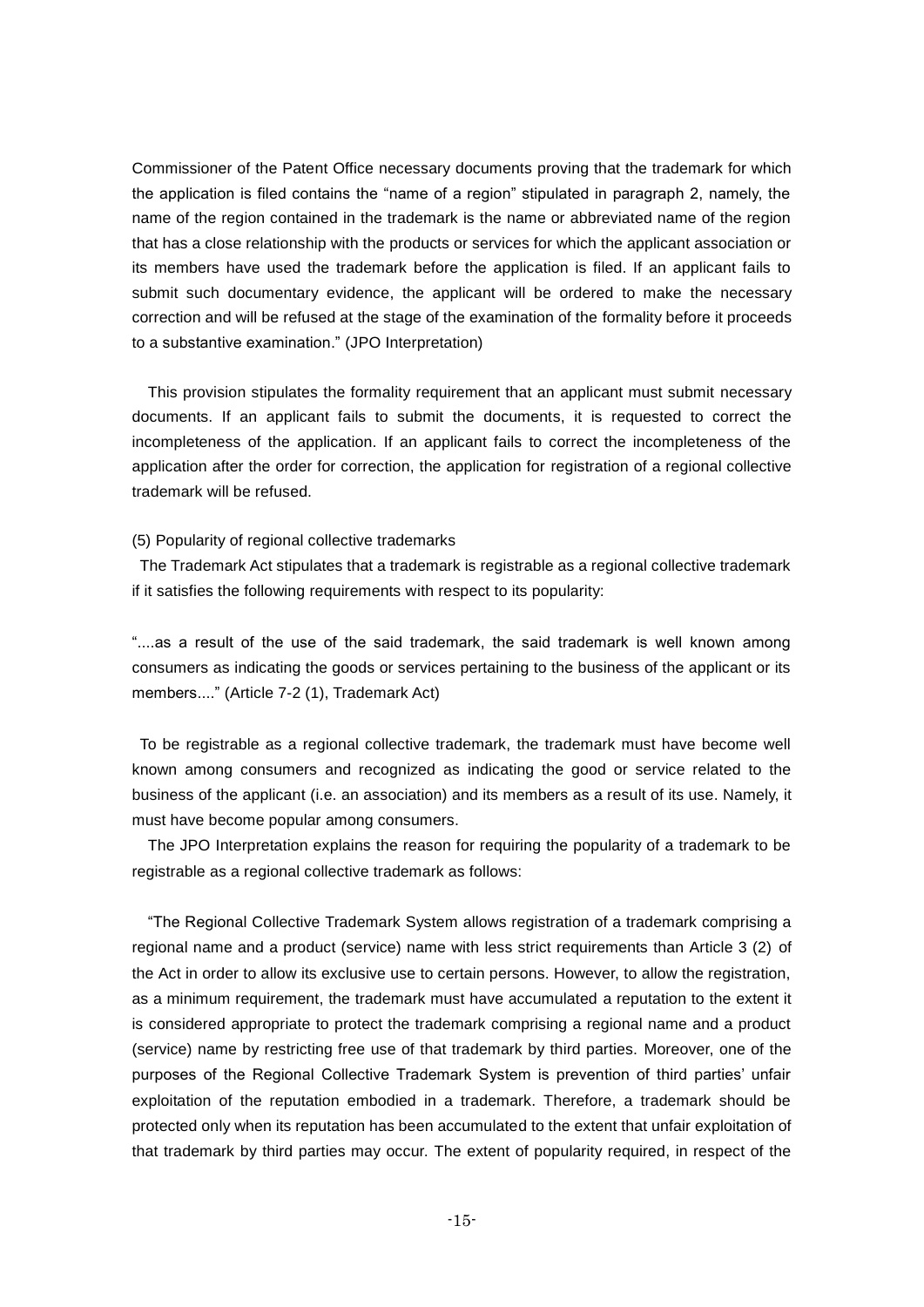range of consumers and their recognition, is narrower or lower than that that is practically required for the registration under Article 3 (2). For example, it may be necessary that consumers in the neighboring prefectures must recognize the trademark. However, the range of consumers may vary depending on the type of product (service), the profile of traders and consumers, actual conditions of trading and other factors. It should be noted that the trademark must have become well known within Japan to be registrable as a regional collective trademark. Under the Act before the revision, trademarks satisfying the unique requirements for registration as regional collective trademarks have not been registrable since they fell under one or some of the conditions stipulated in items (iii) to (vi) of Article 3 (1). Considering this, the main body of paragraph 1 of this Article stipulates that these provisions do not apply to regional collective trademarks. On the other hand, trademarks falling under the conditions in Article 3 paragraph 1 item (i) (common name) or item (ii) (customary trademark) are not registrable as regional collective trademarks as their availability for free use by anyone is strongly necessary. Because trademarks satisfying the unique requirements for registration as regional collective trademarks need not be registered by applying Article 3 (2), the main body of paragraph 1 of this Article also excludes the application of Article 3 (2). The registration requirements stipulated in Article 4 are applicable to regional collective trademarks, as with general trademarks and collective trademarks." (JPO Interpretation)

The Trademark Act stipulates that a trademark must have popularity to be registrable as a regional collective trademark, by stating "....trademark is well known among consumers." Regarding this requirement, the Trademark Examination Guidelines describe in VII, Article 7-2 (Regional Collective Trademarks) 1, main body of Article 7-2 paragraph 1, as follows:

"6. (1) "Well-known among consumers" referred to in the main body of this paragraph means that a trademark must have been recognized by a certain range of consumers, for example, consumers in the neighboring prefectures, but not necessarily consumers throughout Japan, although this range may vary depending on the type of product or service, the profile of consumers, actual conditions of trading and other factors."

So, a trademark must have been recognized by a certain range of consumers, but not necessarily by consumers throughout Japan, to satisfy the requirement of being "well-known among consumers."

As explained above, the JPO Interpretation states that the degree of popularity required "in respect of the range of consumers and their recognition, is narrower or lower than that that is practically required for registration under Article 3 (2)." The Trademark Examination Guidelines clarify the criteria for determining the popularity in II. Article 3 paragraph 2 (Recognition by Use) regarding the phrase "that is practically required for registration under Article 3 (2)" as follows:

"3. (1) Whether a trademark has become recognizable by its use should be determined taking into consideration relevant factors comprehensively.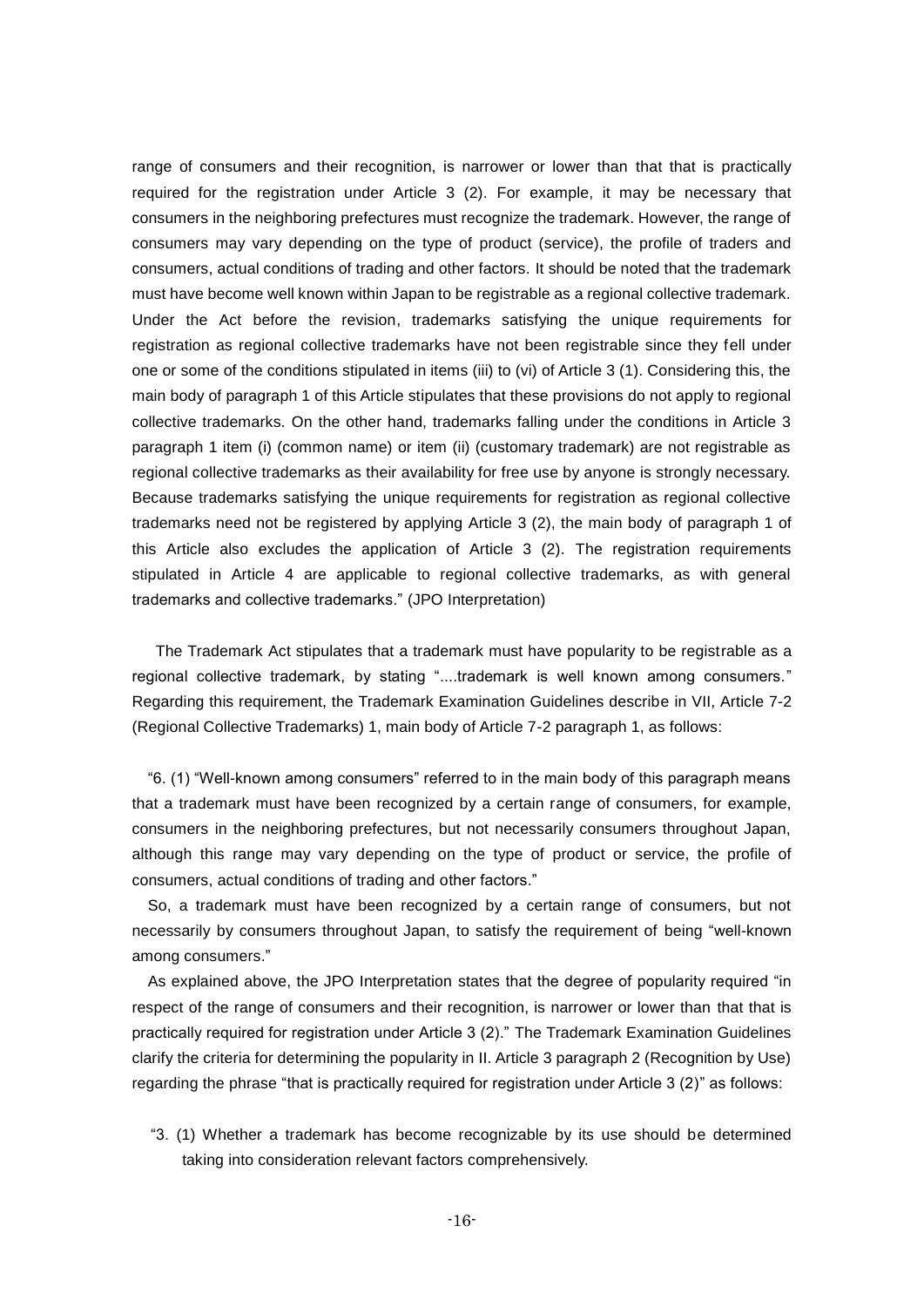Specifically, the actual use conditions of the trademark should be identified quantitatively, in order to estimate the degree of recognition (large or small, high or low, or the like) of the trademark by consumers. The recognizability of the trademark is determined based on this estimation. The following are some examples of factors to be considered:

(i) The trademark actually used, and goods and services for which the trademark has been used;

(ii) When the use of the trademark started, and how long and in which geographical areas it has been used;

- (iii) Quantities of production, evidence and assignment, or the size of the business (numbers of stores and sales areas, sales revenues, etc.);
- (iv) The methods, frequency and content of advertisements;

(v) Frequency and content of trademark coverage in general newspapers, trade newspapers, magazines, Internet postings and other media; and

(vi) Results of consumer surveys regarding the recognition of the trademark.

(2) The factors listed in (1) should be evidenced, for example, by:

(i) Printed materials on which the advertisements are published (newspapers, magazines, catalogs, fliers, etc.);

(ii) Itemized transaction statements, delivery slips, order sheets, invoices, receipts or accounting books;

(iii) Photos showing the actual use of the trademark;

(iv) Certificates issued by advertising agencies, broadcasters, publishers or printers;

(v) Certificates issued by other traders in the same industry, customers, suppliers, consumers and other interested parties;

(vi) Certificates issued by public agencies (national or local public organizations, foreign embassies in Japan, chambers of commerce, or other organizations);

(vii) Coverage of the trademark in general newspapers, trade newspapers, magazines, Internet postings and other media; and

(viii) Results of consumer surveys on the recognition of the trademark;

The objectivity of the surveys should be carefully confirmed, with regard to the surveyors, the methods of surveying, the questionees chosen for the surveys and other factors.

- (3) Whether a trademark has become recognizable by use should be determined by confirming whether the trademark has been used by any other persons than the applicant (in the case of an application for a collective trademark, "any other persons than the applicant and its members"), and how such other persons have used the trademark.
- (4) When determining whether a collective trademark has become recognizable by its use, the factors listed in (1) related to the use by the members of the association are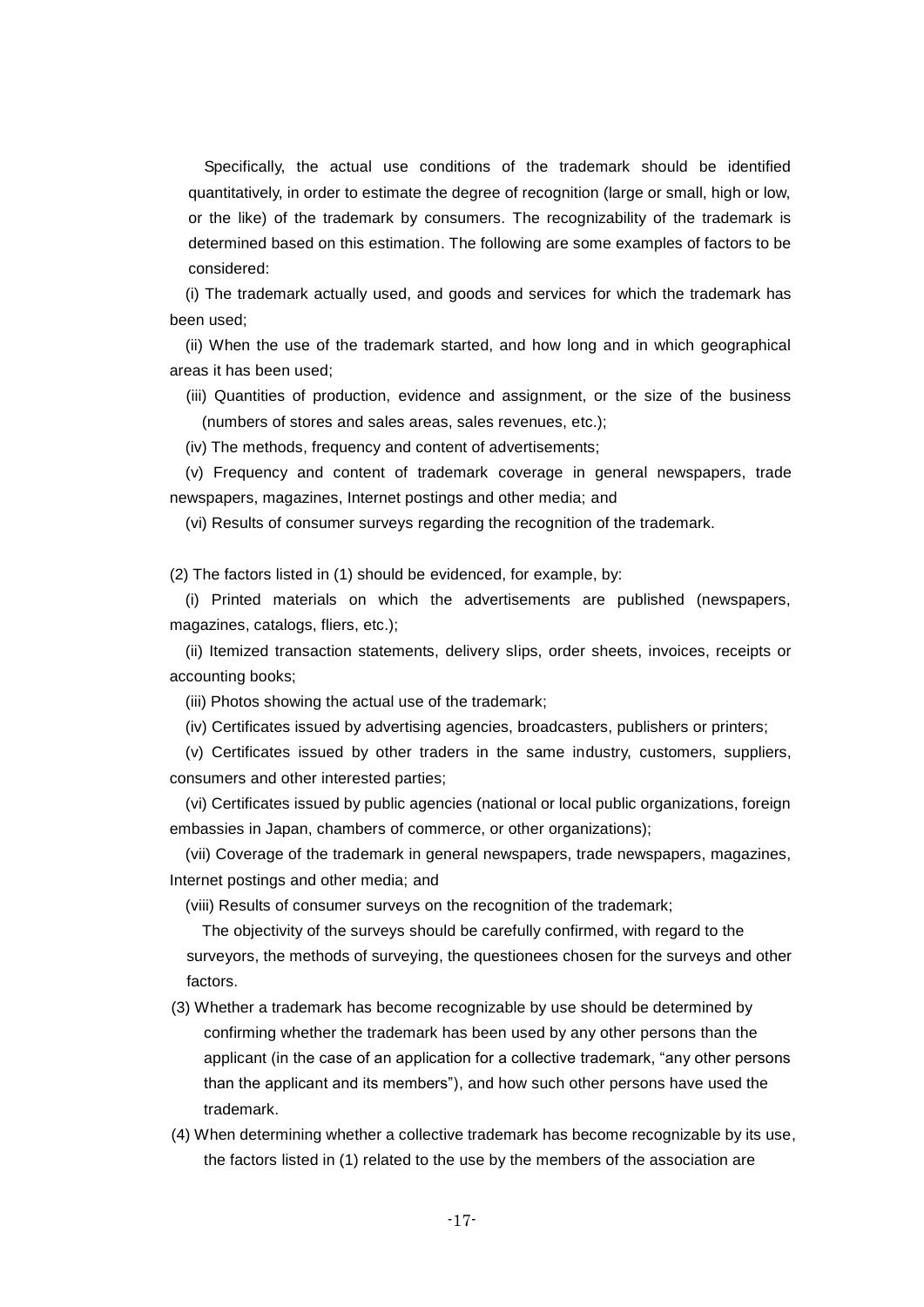especially important for consideration.

If materials related to members of the association are submitted as evidence listed in item (2) above, membership certificates of individual members should also be submitted."

As explained above, the popularity of a regional collective trademark is determined by comprehensively taking into consideration relevant factors including how long and in which regions it has been used; the quantities of the goods (services) produced or sold, as well as sales areas; the methods, frequency and content of advertisements; and the frequency and content of coverage in general and trade-related newspapers.

The trademark for which the application is filed, and products (services) designated for such a trademark, should be identical with the trademark and the products (services) actually used.

The popularity of a trademark is determined as of the date of the examination.

Accordingly, if an application is filed for registration of a regional collective trademark and refused by the JPO as a result of the examination because its popularity cannot be confirmed, the applicant may overcome the reason for the refusal by submitting an additional document proving its popularity.

# (6) Other registration requirements

To be registrable as a regional collective trademark, the trademark for which a registration application is filed should satisfy the general registration requirements imposed on general and collective trademarks (such as Articles 3 and 4 of the Trademark Act), in addition to the registration requirements that are unique to regional collective trademarks (Article 7-2 (1), Trademark Act). Such registration requirements are as follows:

(i) The trademark, as a whole, is not the common or customary name of the designated good or service (Article 3 (1) (i) and (ii), the Trademark Act)

Even if a trademark satisfies the registration requirements that are unique to regional collective trademarks, if such a trademark as a whole is the common or customary name of the designated good (service), it is not registrable.

If products grown or produced in various regions throughout Japan are called by the same name, that name as a whole is considered to be the common name of those products.

One typical example is "satsumaimo" used for the product "satsumaimo (sweet potatoes)." If a registration application is filed for the trademark "satsumaimo" for the designated product "satsumaimo (sweet potatoes) produced in Kagoshima Prefecture," the trademark is not considered to be a combination of "satsuma," which is the old regional name of Kagoshima Prefecture, and the common name "imo" (potatoes).

Article 7-2 (1) of the Act stipulates that a regional collective trademark is

"entitled to obtain a regional collective trademark registration....notwithstanding the provision of Article 3 (except a case falling under item (i) or (ii) of Article 3(1))."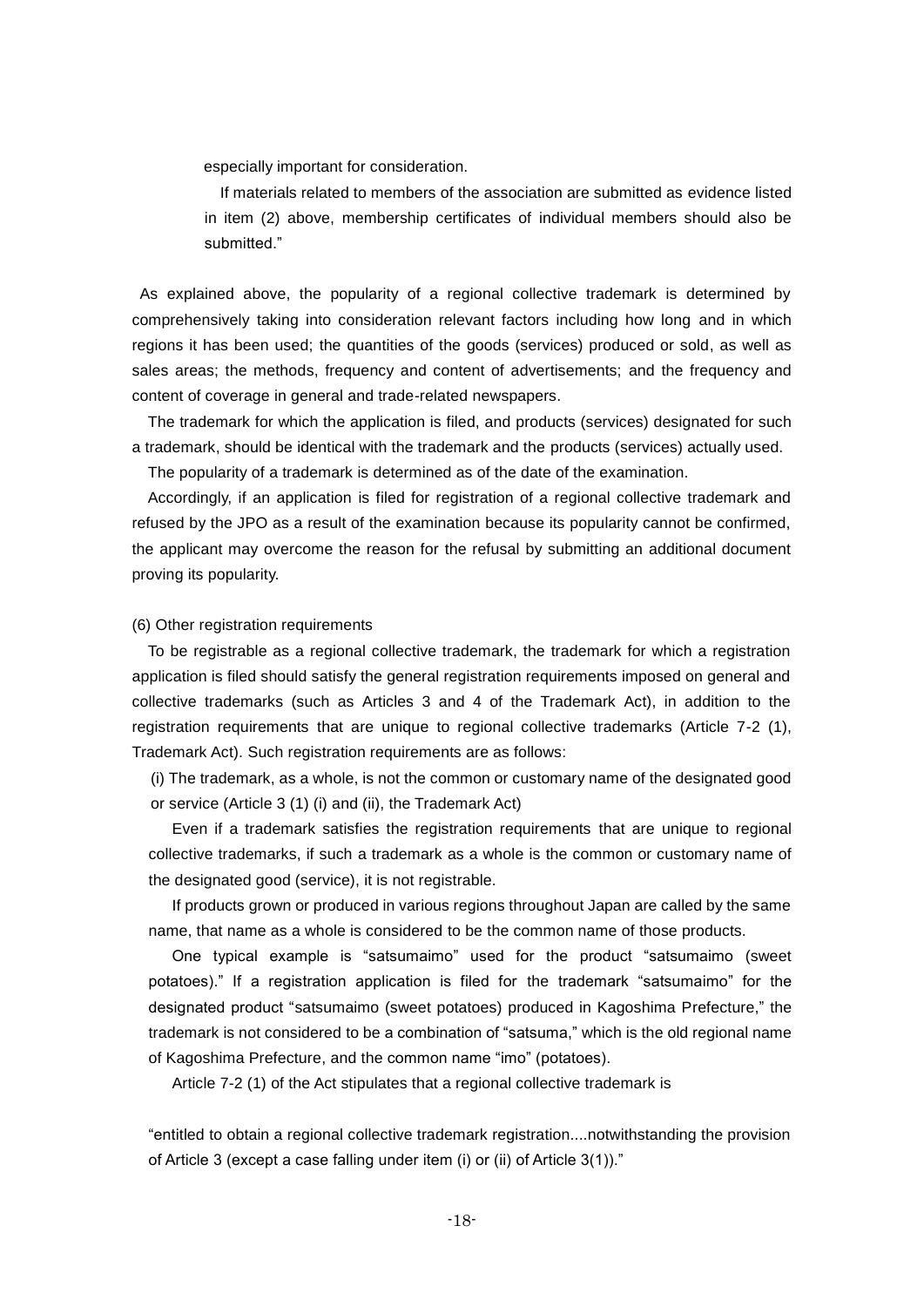Accordingly, a registration application will not be refused for the reason stipulated in items (iii) to (vi) of Article 3 (1) if the trademark in question satisfies the registration requirements unique to regional collective trademarks.

(ii) The trademark must not be identical or similar to a well-known trademark of another person. (Article 4 (1) (x))

Article 4 of the same Act specifies unregistrable trademarks. Item (x) stipulates that a trademark is unregistrable if it

"is identical with, or similar to, another person's trademark which is well known among consumers as that indicating goods or services in connection with the person's business, if such a trademark is used in connection with such goods or services or goods or services similar thereto."

The JPO Interpretation explains that this provision is intended to "prevent confusion on the origin of goods or services, and to protect the established interest of unregistered but famous trademarks that have accumulated a certain level of reputation." (JPO Interpretation)

According to this provision, like common trademarks, a regional collective trademark is not registrable if there has already been an identical or similar well-known trademark of another person.

Accordingly, even if a trademark has not been registered, if such trademark has already become well known, an application for another trademark by another person that is identical with or similar to such already well-known trademark will be refused according to Article 4 (1) (x) of the Trademark Act.

If two or more associations have used the same trademark in the same region, and if such a trademark has been well known by consumers as indicating the product or service of such individual associations, the trademark is not registrable unless these associations jointly file an application, since this would confuse consumers as to the origin of the product or service.

(iii) The trademark must not be identical or similar to a registered trademark of another person. (Article4 (1) (xi), Trademark Act)

If an application for registration of a regional collective trademark is filed for a trademark that is identical with or similar to a registered trademark of another person whose filing date of application was earlier than such application, the application will be refused according to Article 4 (1) (xi) of the Trademark Act.

However, the Trademark Examination Guidelines stipulate in IX. Article 4 (1) (xi) (Prior registered trademark of another person) with respect to a trademark registered as a regional collective trademark as follows:

"9. (1) Whether or not a trademark is similar to another trademark registered as a regional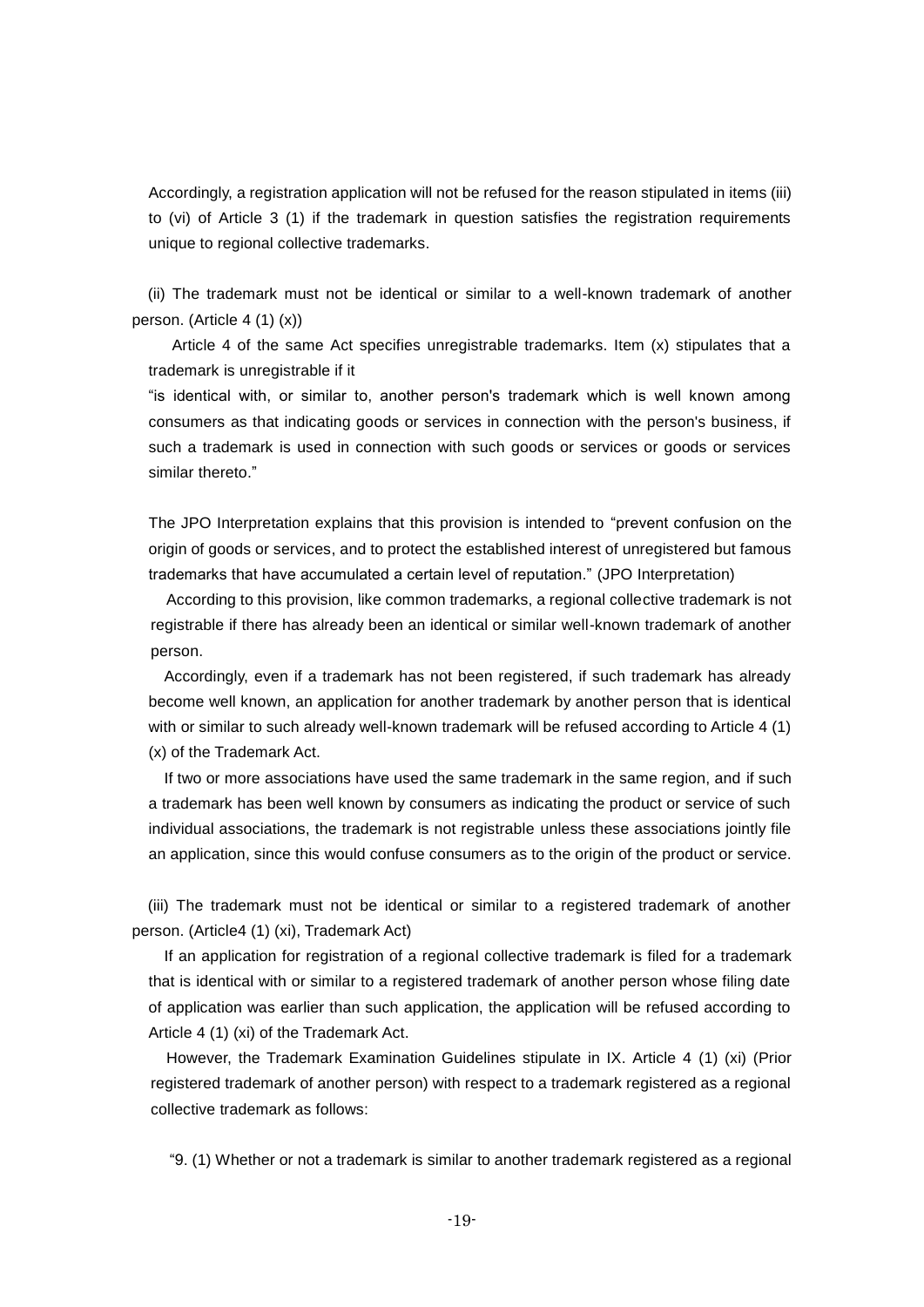collective trademark should be determined by regarding all elements in the trademark as an inseparable single element, considering the fact that the registered trademark has been widely recognized by consumers as an inseparable single element as a result of its use.

(2) If an application for registration of a regional collective trademark is filed for a trademark that contains characters that are identical with or similar to those contained in a previously registered regional collective trademark of another person whose filing date of application was earlier than such application, such trademark in the later application is considered to have similarity to the previously registered regional collective trademark, in principle, considering the background of such registered regional collective trademark as explained in (1) above."

As explained above, elements contained in a registered regional collective trademark are regarded as an inseparable single element when similarity of trademarks is determined.

Accordingly, if a person files an application for registration of a regional collective trademark, and there is a registered regional collective trademark whose filing date of application was earlier than such application and which is comprised of a combination of a distinctive graphic or distinctive characters and characters identical with or similar to the characters used in such person's trademark, the later application for registration of a regional collective trademark will not be refused. This is because the graphic or distinctive characters included in the registered trademark whose filing date of application was earlier are regarded as constituting an indispensable part of the trademark, and are therefore regarded as not being similar to the regional collective trademark in the later application.

Assume a case where a regional collective trademark has been registered and an application for registration is filed by another person on a date that is later than the application date of such registered trademark. Additionally, the trademark pertaining to such subsequent application includes characters that are identical with or similar to those included in the registered regional collective trademark—the latter of which was registered because it had been well known by consumers. If consumers see the characters included in the trademark in the subsequent application, it is fairly likely that they might purchase the product upon recalling the registered trademark. Because of this, the registration of a trademark in the later application will, in principle, be refused.

(iv) The trademark must not be identical with or similar to the name of a variety registered under the Plant Variety Protection and Seed Act. (Article 4 (1) (xvi), Trademark Act)

Article 4 (1) (xvi) of the Act stipulates that a trademark is not registrable if it

"is identical with, or similar to, the name of a variety registered in accordance with ... the Plant Variety Protection and Seed Act<sup>5</sup>..., if such a trademark is used in connection with seeds and seedlings of the variety or goods or services similar thereto."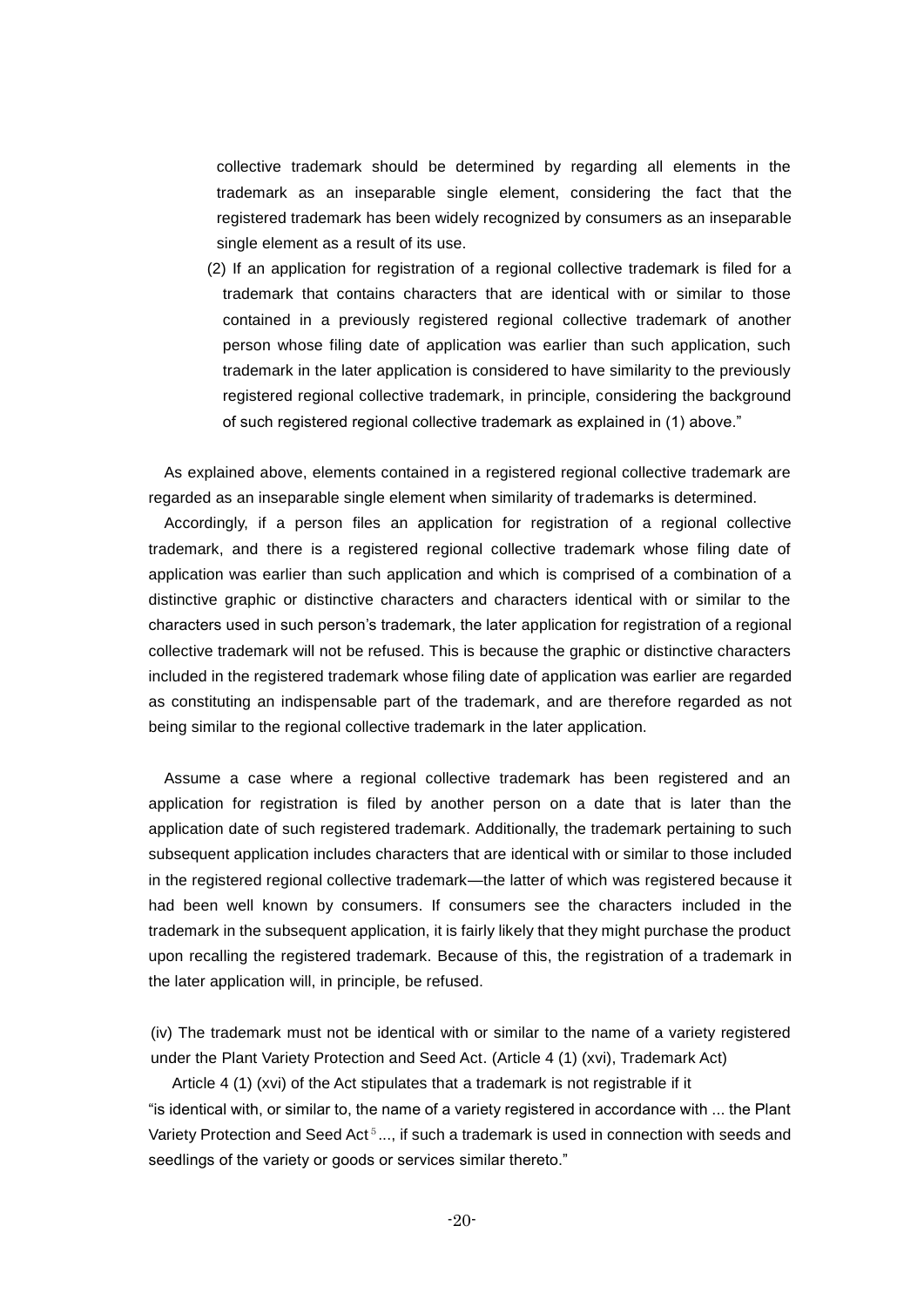Therefore, a regional collective trademark that is identical with or similar to the name of a registered variety under the Plant Variety Protection and Seed Act cannot be registered for that registered variety or a product or service similar to that variety.

(v) The trademark is not likely to cause confusion in connection with the goods or services pertaining to a business of another person. (Article 4 (1) (xv), Trademark Act)

Article 4 (1) (xv) of the Act stipulates that a trademark is not registrable if it

"is likely to cause confusion in connection with the goods or services pertaining to a business of another person."

Therefore, if it is likely that consumers may confuse a regional collective trademark with another person's mark of origin, the regional collective trademark cannot be registered.

(vi) The trademark is not likely to mislead as to the quality of the goods or services. (Article 4 (1) (xvi), Trademark Act)

Regarding Article 4 (1) (xvi) of the Trademark Act, the Trademark Examination Guidelines stipulate in XIV. Article 4 (1) (xvi) (Mislead as to the quality of the goods or services) as follows:

"6. The provision stipulated in this item should be applied to a regional collective trademark if it is used in connection with a product or service which is not closely related to the name of the region contained in that trademark because it may mislead consumers as to the quality of the product or service.

However, this provision should not apply if the designated products or services are properly presented so as not to mislead consumers as to the quality of the products or services, for example, as follows:

(i) "XX (product name) produced in YY (name of the region)" to indicate the origin place of the product;

(ii) "XX (service name) provided in YY (name of the region)" to indicate the place of provision of the service;

(iii) "XX (product name) containing ZZ (name of the raw material) produced in YY (name of the region) as a major raw material" to indicate the origin place of the major raw material; or

(iv) "XX (product name) produced by the production method originated in YY (name of the region)" to indicate the origin place of the production method. However, names that have become recognizable by consumers as indicating general production methods because their relationship with the indicated region has become weak, such as "Indian curry" or "Edomae sushi," are excluded."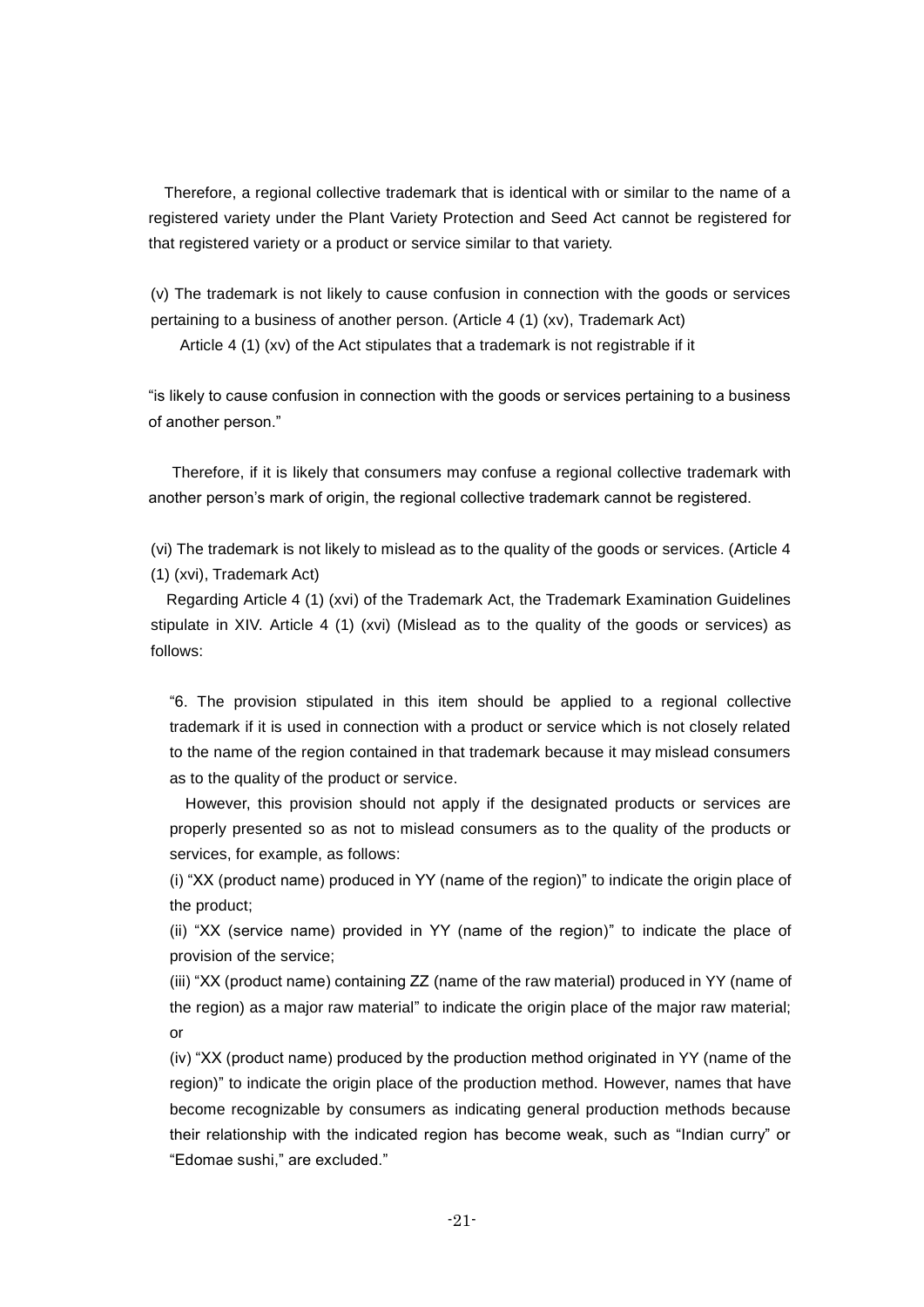Therefore, as explained above, if the application for registration of a regional collective trademark properly designates the products (services) for which the trademark is used, the application will not be refused because it does not mislead customers as to the quality of the products or services under Article 4 (1) (xvi) of the Trademark Act.

The Trademark Examination Guidelines also explain as follows:

"1. The phrase "is likely to mislead as to the quality of the goods or services" refers to a situation where consumers may misunderstand that the trademark indicates the quality of the product or service, regardless of whether or not such quality of such product or service actually exists."

Suppose that an application for registration of a regional collective trademark is filed for a trademark that includes the characters for "mikan" (mandarin orange). If the application designates "fruits" produced in the region whose name is contained in that regional collective trademark, and if the trademark is used in connection with any fruit that is not "mikan," it is likely to mislead consumers as to the quality of the goods. Accordingly, such application will be refused in accordance with Article 4 (1) (xvi) of the Act.

If the application designates "mikan" produced in the region whose name is included in that regional collective trademark, the application will not be refused in accordance with Article 4 (1) (xvi) of the Act.

Similarly, a regional collective trademark that comprises the name of a region and the name of a product (service) is easily recognizable as indicating that the product was produced or the service is provided in the place matching the name of the region included in the trademark. If it is used in connection with a product produced or a service provided in a region that is not included in the trademark, it will mislead consumers as to the quality of the product or service. Therefore, the application for registration of a regional collective trademark should designate the proper products (services) to clearly define the relationship between the name of the region and the products (services).

(7) Submission of necessary documents for application for registration of a regional collective trademark

The Trademark Act stipulates that an applicant for registration of a regional collective trademark must submit necessary documents for the application as follows:

"4. Any person who desires to register a regional collective trademark pursuant to paragraph (1) shall, at the time of filing an application for trademark registration pursuant to Article 5 (1), submit to the Commissioner of the Patent Office a document certifying that the applicant for trademark registration is an Association, etc., and that documents necessary to prove that the trademark for which the registration is sought contains the name of a region as provided in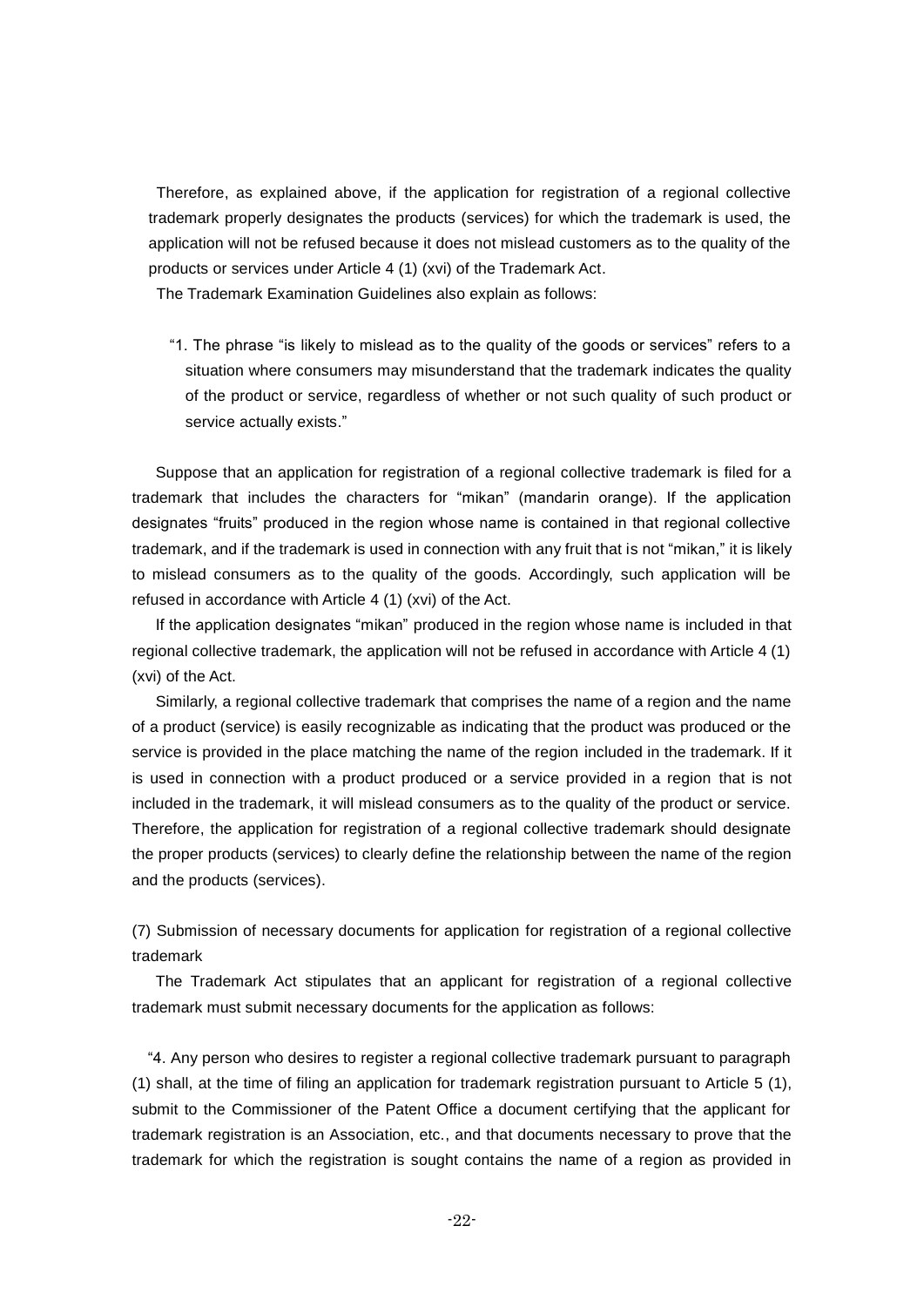paragraph (2)." (Article 7-2 (4), Trademark Act)

The JPO Interpretation explains the reason for stipulating necessary documents when applying for registration of a regional collective trademark as follows:

"When filing an application, the Act stipulates that the applicant must submit to the Commissioner of the Patent Office a document proving that the applicant satisfies the entity requirements stipulated in paragraph (1) and necessary documents proving that the trademark for which the application is filed contains the "name of a region" stipulated in paragraph (2), namely, the name of the region contained in the trademark is the name or abbreviated name of the region that has a close relationship with the products or services for which the applicant association or its members have used the trademark before the application is filed. If an applicant fails to submit such documentary evidence, the applicant will be ordered to make the necessary correction, and will be refused at the stage of the examination of the formality before it proceeds to a substantive examination. You cannot determine for what product or service an association or its member has been using the trademark for which the application is filed, nor what relationship such product or service has with the region whose name is contained in the trademark, unless the applicant submits documentary evidence. Accordingly, the Trademark Act clearly imposes on the applicant the obligation to submit such documentary evidence." (JPO Interpretation)

Therefore, when a person files an application for registration of its regional collective trademark, the person must also submit necessary documents to the Commissioner of the Patent Office.

4. Effect of registration of regional collective trademarks and effect of trademark rights

(1) Registration of a regional collective trademark and its effect

(i) When no reasons for refusal are found in an application for registration of a regional collective trademark, a decision to register the trademark will be rendered. (Article 16, Trademark Act)

A trademark right will take effect when the designated registration fee is paid within the designated period and the establishment of the trademark right is registered. (Article 18, Trademark Act)

(ii) The duration of the registered trademark right will expire after ten years from the date of registration of establishment of such right, and may be renewed by the holder of the trademark right (such as the association that holds the trademark right in the regional collective trademark) by filing an application for registration of renewal. (Article 19, Trademark Act)

(iii) The holder of the trademark right (as specified above) has an exclusive right to use the registered trademark in connection with the designated goods or services. (Article 25,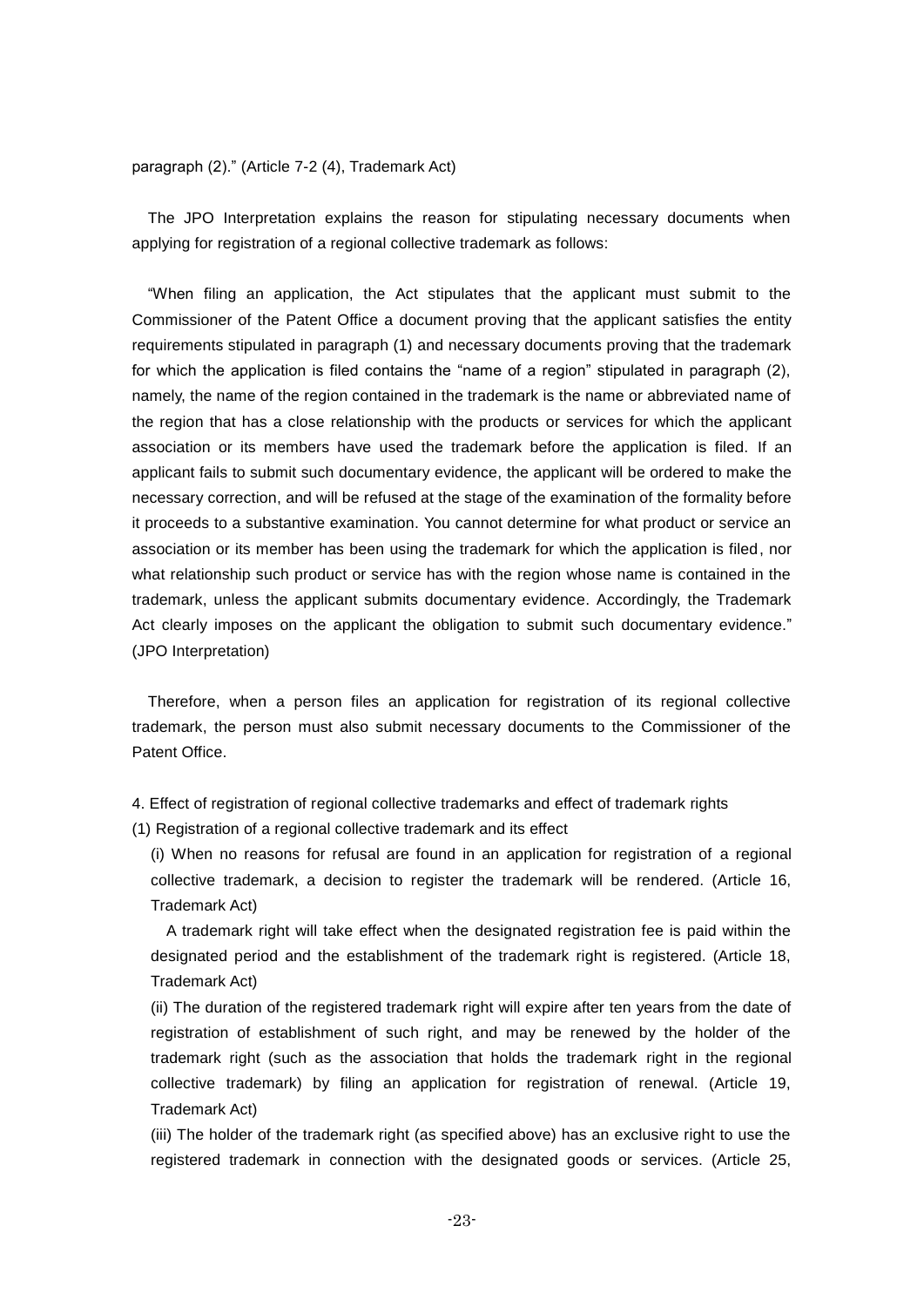Trademark Act) Members of the association that holds the trademark right pertaining to the regional collective trademark have the right to use the registered regional collective trademark for the designated goods or services as provided by the said association that is the holder of the trademark right. (Article 31-2 (1), Trademark Act)

(iv) If a person uses a trademark identical with or similar to the registered regional collective trademark in connection with goods or services similar to those designated for that registered trademark, such use constitutes infringement of the trademark right. (Article 37, Trademark Act)

(v) The holder of the trademark right (as specified above) may demand a person who is infringing or is likely to infringe the trademark right to stop or prevent such infringement. (Article 36 (1), Trademark Act) In making such a demand, the holder of the trademark right may demand the infringing person to destroy the articles that constitute the act of infringement, remove the equipment used for or contributing to the act of infringement, and/or take other necessary measures to eliminate the infringement. (Article 36 (2), Trademark Act)

# (2) Effect of trademark rights

#### (i) Use by third parties

The Trademark Act stipulates that a person who has been using a trademark identical with or similar to a registered regional collective trademark from earlier than the filing date of the application for the registered regional collective trademark may continue to use such a trademark, as follows:

"Any person who has been using in Japan a trademark identical with, or similar to, a regionally-based collective trademark for which an application for registration is filed by another person in connection with the designated goods or services for which the application for trademark registration is filed, or in connection with goods or services similar thereto, without any intention to be engaged in unfair competition, prior to the filing of such other person's application for trademark registration of the said regionally based collective trademark, shall have the right to use the trademark in connection with such goods or services as far as the said person continuously uses the trademark in connection with such goods or services. The same shall apply to those by whom such business is succeeded. (Article 32-2 (1), Trademark Act)

The JPO Interpretation explains that this provision is stipulated to protect the interest of third parties who have used such trademarks before the application for registration was filed for the regional collective trademark, as follows:

"A trademark comprising the name of a region and the name of a product (service) registrable as a regional collective trademark was a trademark originally permitted to be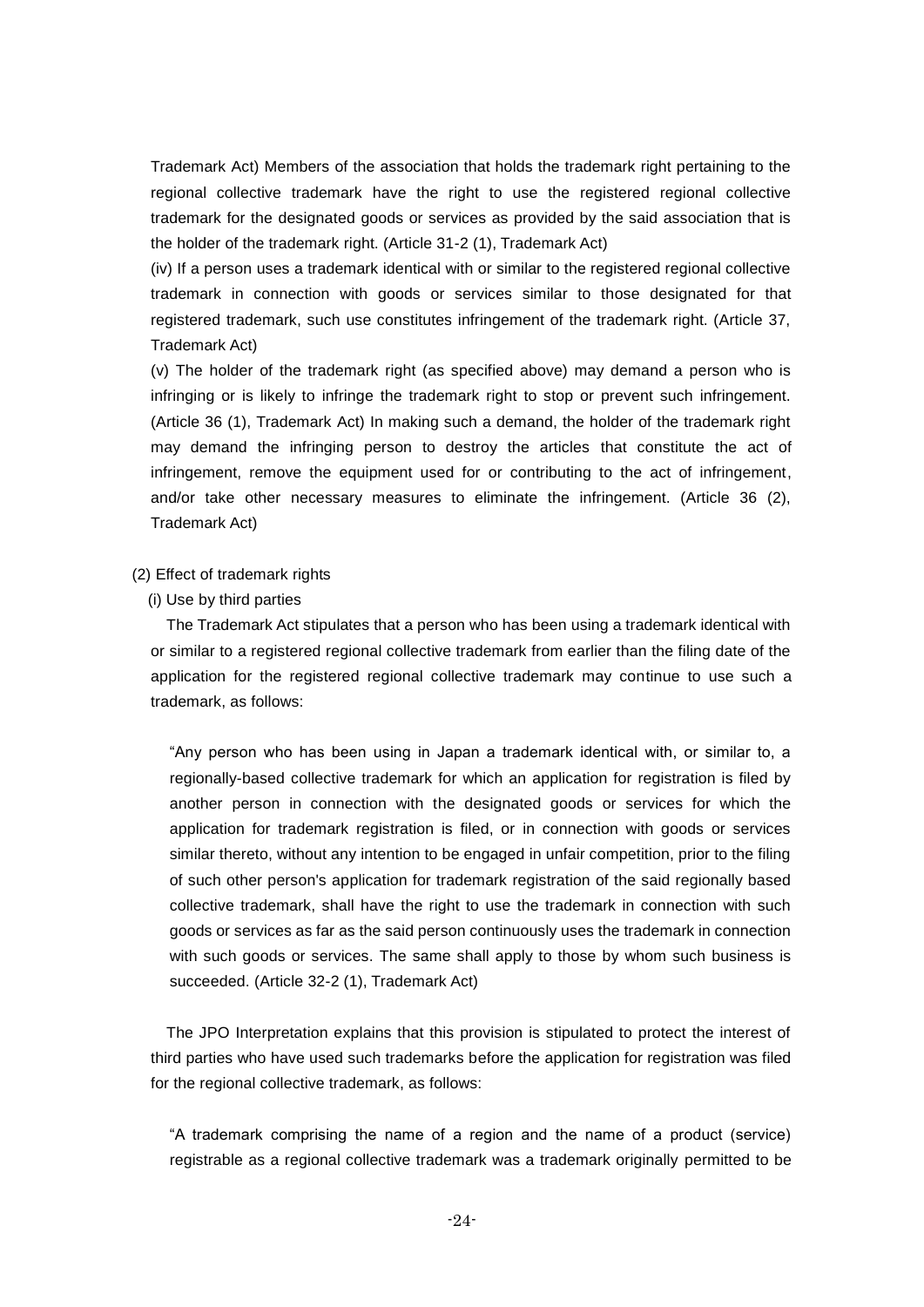used by anyone. In particular, it is anticipated that persons who are producing or selling similar products or providing similar services within the same region have used an identical or similar trademark for such similar products or services before the registration application was filed for the regional collective trademark. Article 32 stipulates the prior user's right to a registered trademark. But a prior user is not protected under this Article if the prior user's trademark has not become well known by consumers at the time when another person files a registration application for an identical or similar trademark. Suppose an association files a registration application for a regional collective trademark, and a business operator that is not a member of the association has been using a trademark that is identical with or similar to such regional collective trademark. If the prior user's right is refused because its trademark has not been well known by consumers, such business operator cannot continue to conduct its business by using its trademark. Such situation is considered to cause an imbalance of interests between the interest holder and third parties." (JPO Interpretation)

Unlike general trademarks, the prior user's right to a regional collective trademark is granted regardless of whether the trademark has been well known.

However, to avoid confusion between the trademark of the prior user and the registered regional collective trademark, the Act stipulates that the holder of trademark rights to the regional collective trademark may demand such prior user to affix an indication to prevent confusion, as follows:

"The holder of a trademark right may request the person who has the right to use the trademark pursuant to the preceding paragraph to affix an indication that may sufficiently prevent any confusion between the goods or services pertaining to the business of the said person and those of its own or its members" (Article 32-2 (2), Trademark Act)

(ii) Limitations of trademark right effects

Article 26 of the Trademark Act stipulates trademarks on which trademark rights have no effect. The provisions in this Article also apply to trademark rights for regional collective trademarks. It stipulates as follows:

"A trademark right shall have no effect on any of the following

trademarks (including those which constitute part of other trademarks):

(i) a trademark indicating, in a common manner, one's own portrait, name, famous pseudonym, professional name, pen name or famous abbreviation thereof;

(ii) a trademark indicating, in a common manner, the common name, place of origin, place of sale, quality, raw materials, efficacy, intended purpose, quantity, shape (including shape of packages; the same shall apply in the following item), price, the method or time of production or use of the designated goods or goods similar thereto, or the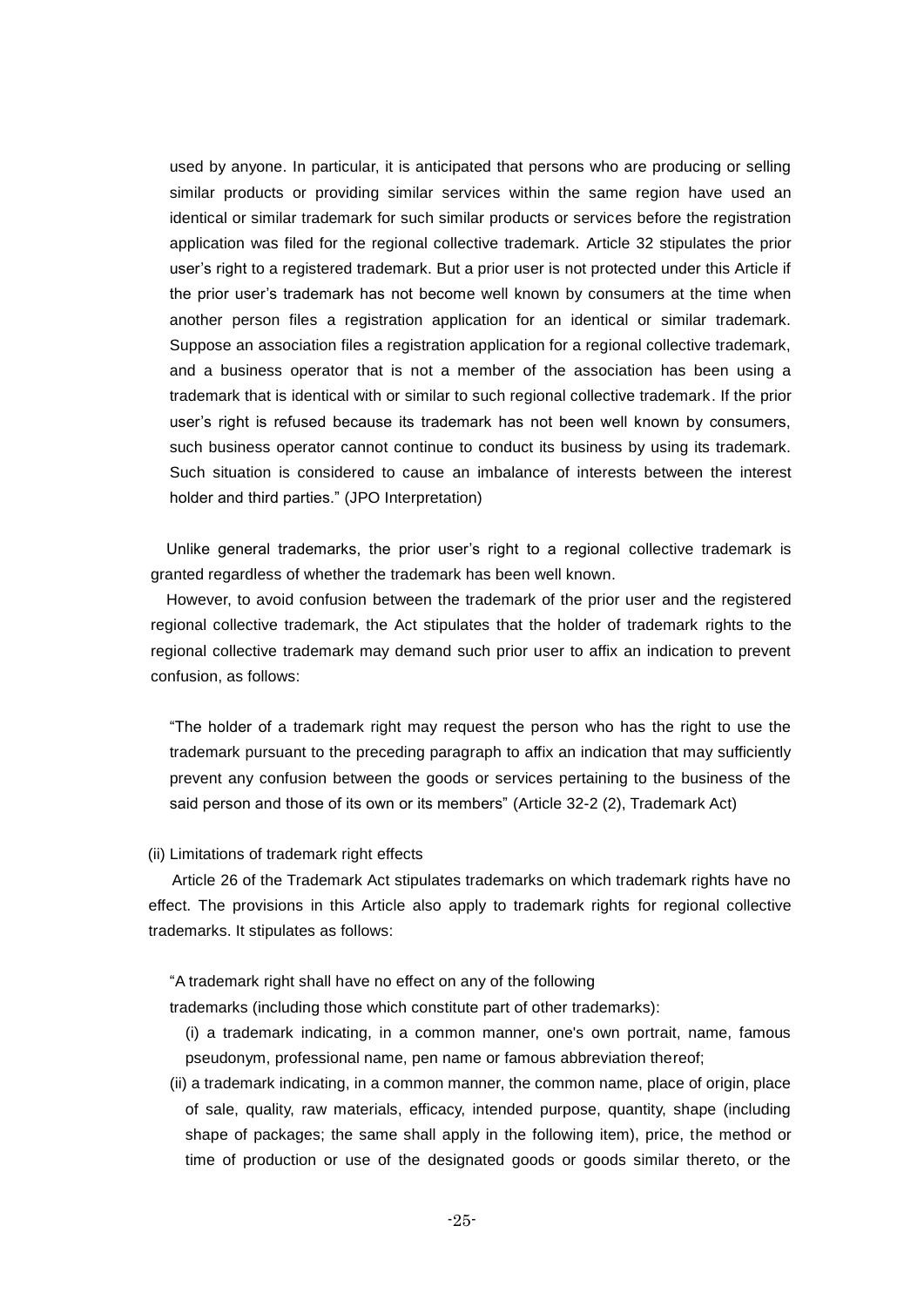common name, location of provision, quality, articles to be used in such provision, efficacy, intended purpose, quantity, modes, price or method or time of provision of services similar to the designated goods;

- (iii) a trademark indicating, in a common manner, the common name, location of provision, quality, articles to be used in such provision, efficacy, intended purpose, quantity, modes, price or method or time of provision of the designated services or services similar thereto, or the common name, place of origin, place of sale, quality, raw materials, efficacy, intended purpose, quantity, shape, price, method or time of production, or use of goods similar to the designated services;
- (iv) a trademark customarily used for the designated goods or designated services or goods or services similar thereto; or
- (v) a trademark consisting solely of a three-dimensional shape of goods or their packaging which is indispensable for such goods or their packaging to properly function." (Article 26 (1), Trademark Act)

Therefore, where a third person uses a trademark that is identical with or similar to a registered regional collective trademark, if such third party's trademark indicates the common name, place of origin, quality, etc. of the product, or the common name, place of provision, quality, etc. of the service, the trademark rights have no effect on such third party's trademark.

Paragraph (3) was added to Article 26 in response to the enforcement of the Geographical Indications Act. It adds acts on which the trademark rights have no effect: acts to present a geographical indication on goods or product packages in accordance with the provision in Article 3 (1) of the Geographical Indications Act (item (i)); acts to assign, transfer, display for assignment or transfer, import or export goods attached with geographical indications (item (ii)); or acts to display goods attached with geographical indications on their invoices (item (iii)).

(3) Transfer of trademark rights and establishment of the right to use

The Trademark Act stipulates a restriction on the assignment of a regional collective trademark as follows:

"A trademark right in connection with a regionally-based collective trademark may not be assigned." (Article 24-2 (4), Trademark Act)

The Act also stipulates a restriction on the exclusive right of use as follows:

"The holder of a trademark right may establish an exclusive right to use for the trademark to which he/she holds the right; provided, however, that this provision shall not apply to ....(snip)....a regionally based collective trademark (Article 30 (1), Trademark Act)

5. Opposition to registration, and trial for invalidation or rescission of a regional collective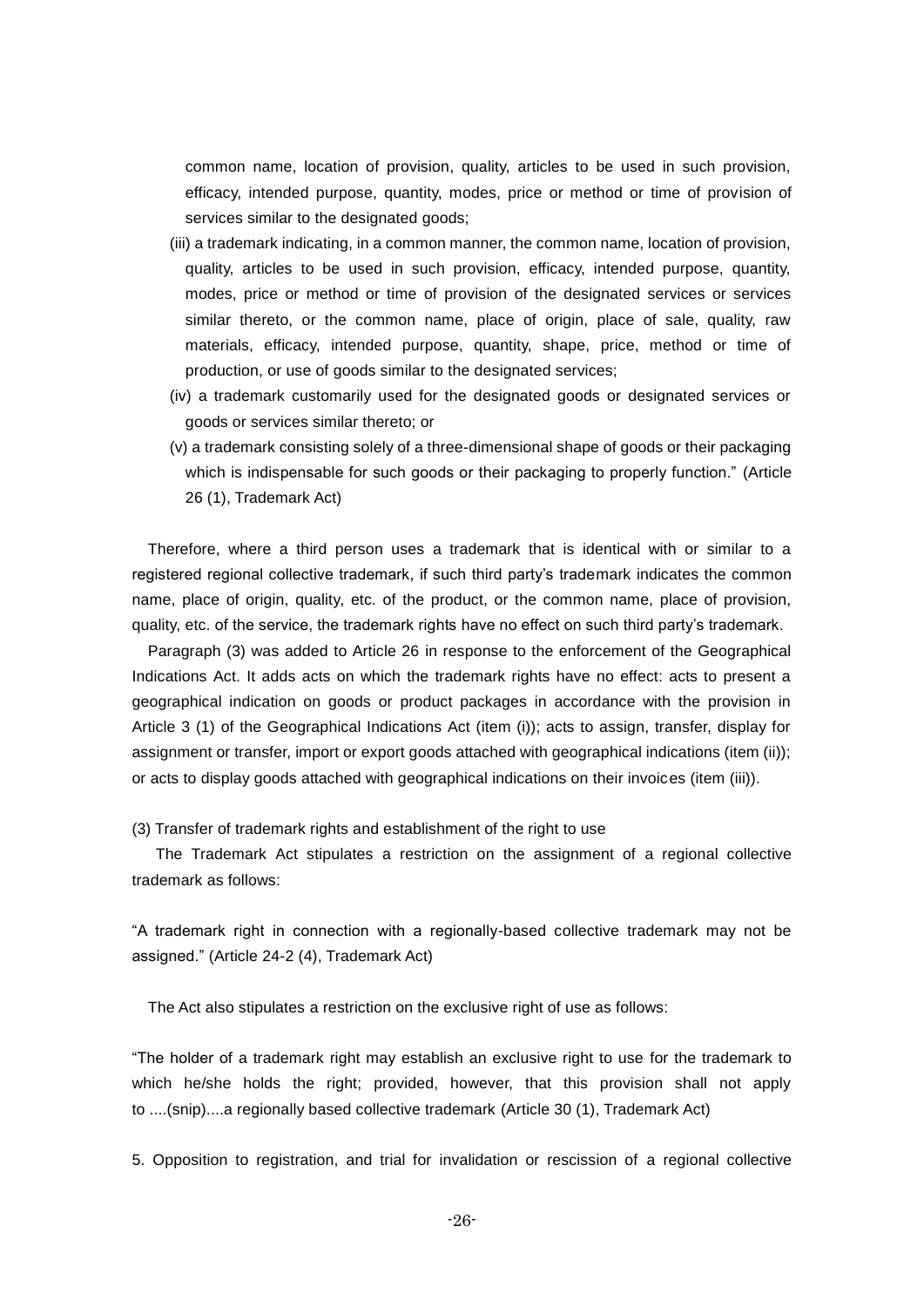#### trademark

(1) Filing of an opposition to registration of a regional collective trademark

The Trademark Act stipulates that any person may file with the Commissioner of the Patent Office an opposition to registration on the grounds that a regional collective trademark was erroneously registered despite the fact that it did not satisfy the registration requirements. (Article 43-2, Trademark Act)

This provision pertaining to regional collective trademarks was added to the existing provisions in response to the establishment of the Regional Collective Trademark System.

#### (2) Trial for invalidation of a registered regional collective trademark

As in the case of an opposition to registration, the Act stipulates that any person may request a trial for invalidation of a registered regional collective trademark on the grounds that it was erroneously registered despite the fact that it did not satisfy the registration requirements. (Article 46, Trademark Act)

This provision pertaining to regional collective trademarks was also added to the existing provisions in response to the establishment of the Regional Collective Trademark System.

#### (3) Trial for rescission of a registered regional collective trademark

As in the case of general trademarks, the Trademark Act stipulates that anyone may request a trial to rescind a registered regional collective trademark that has not been used for three consecutive years or longer (Article 50, the Trademark Act), or which misleads as to the quality of the goods or services or causes confusion in connection with the goods or services pertaining to a business of another person (Article 51, the Trademark Act).

This provision pertaining to regional collective trademarks was also added to the existing provisions in response to the establishment of the Regional Collective Trademark System.

## 6. Procedures to apply for registration of a regional collective trademark

(1) Application

An application for registration of a regional collective trademark should be filed by following the same procedures as stipulated for registration of general trademarks. (Article 6, Trademark Act)

The Ordinance for Enforcement of the Trademark Act stipulates that the application for registration of a regional collective trademark should be created by using Form 3-2 (Article 2 (3), Ordinance for Enforcement of the Trademark Act).

The document title of Form 3-2 is "Request for Registration of Regional Collective Trademark." Necessary documents are described in the "List of materials to be submitted."

#### (2) Materials to be submitted

Documents necessary for the registration of a regional collective trademark should be attached to the Request for Registration of Regional Collective Trademark. Such documents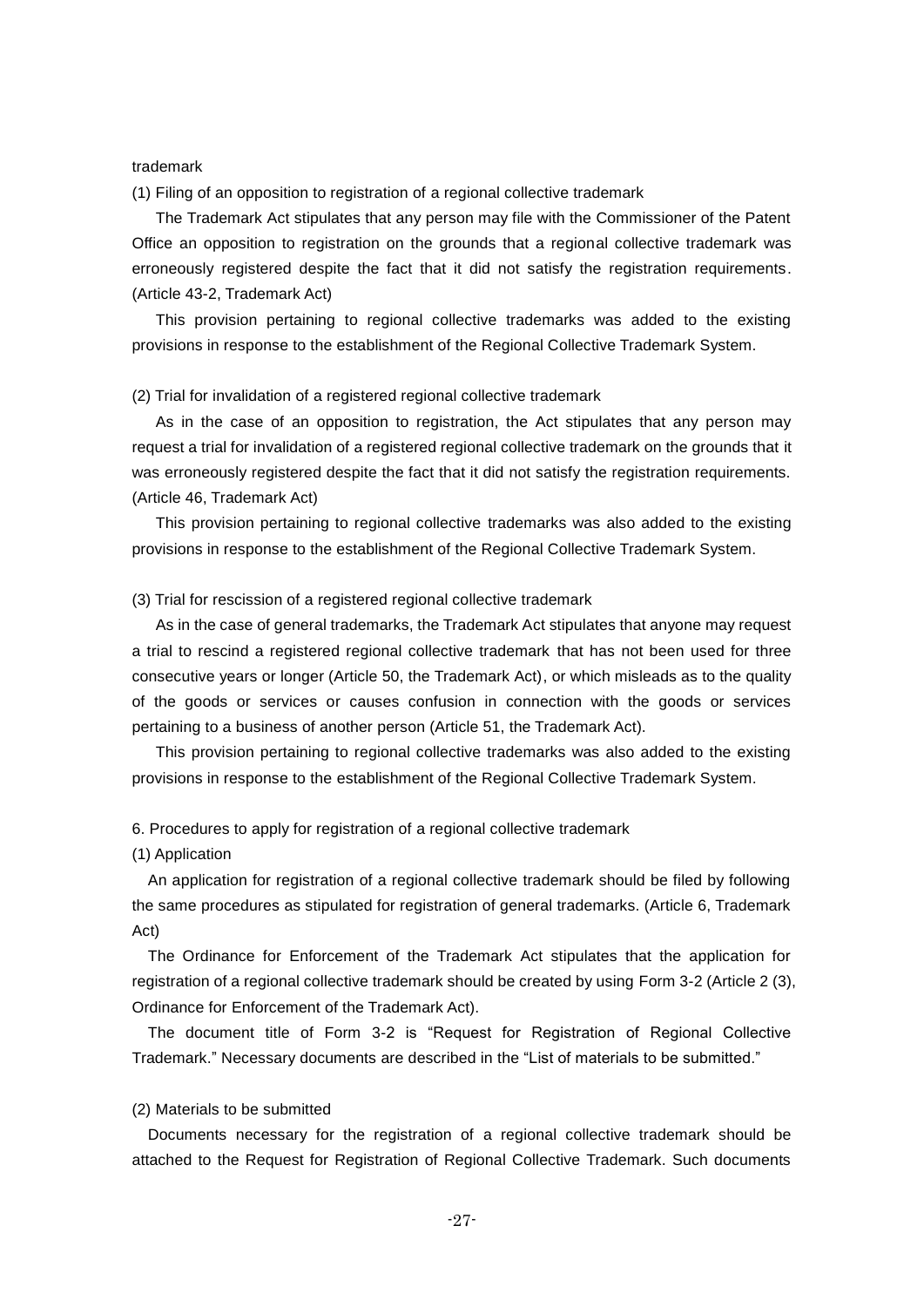include the following:

(i) Documents proving that the applicant is an association as defined in Article 7-2 (1) of the Trademark Act

The [Notes] section of Form 3-2 notes that such documents should be "a Certificate of Registered Matters and a copy of the law underlying the establishment of the association as defined in Article 7-2 (1) of the Act."

(ii) Document proving that the trademark includes the name of a region as defined in Article 7-2 (2) of the Trademark Act

The [Notes] section of Form 3-2 notes that such documents should be "materials indicating a close relationship between the name of the region contained in the trademark pertaining to the registration application and the products (services) for which such trademark has been used, including articles posted in newspapers, magazines, books and other publications, or pamphlets, catalogs, advertisements, or documents describing the rules for using the trademarks in connection with the products (services)."

(iii) Others

The [Note] section of Form 3-2 notes that "if it is necessary to prove that the trademark for which registration is sought in accordance with Article 7-2 (1) of the Trademark Act has been well-known by consumers and recognized as indicating the goods or services related to the business of the association or its members as a result of the use of such trademark, the applicant must add to Form 3-2 the header "Documents proving wide recognition by consumers as a trademark under Article 7-2 (1) of the Trademark Act" and attach such documents to the form."

#### 7. Status of implementation

After the revision of the Trademark Act and introduction of the Regional Collective Trademark System in Japan, filing of applications for registration began on April 1, 2006.

The statuses of filing applications for registration of regional collective trademarks are published and updated regularly by the Trademark Division, Japan Patent Office, on the website of the Japan Patent Office  $6$ .

According to the information on the website, a total of 1,156 applications for registration of regional collective trademarks had been filed as of December 31, 2016.

These included nine applications from foreign countries (Jamaica, Canada, Italy, India, China, South Korea and Sri Lanka). Such applications for registration of regional collective trademarks have been examined by examiners, and as of January 11, 2017, approval for registration had been given to a total of 608 regional collective trademarks as a result of such examinations.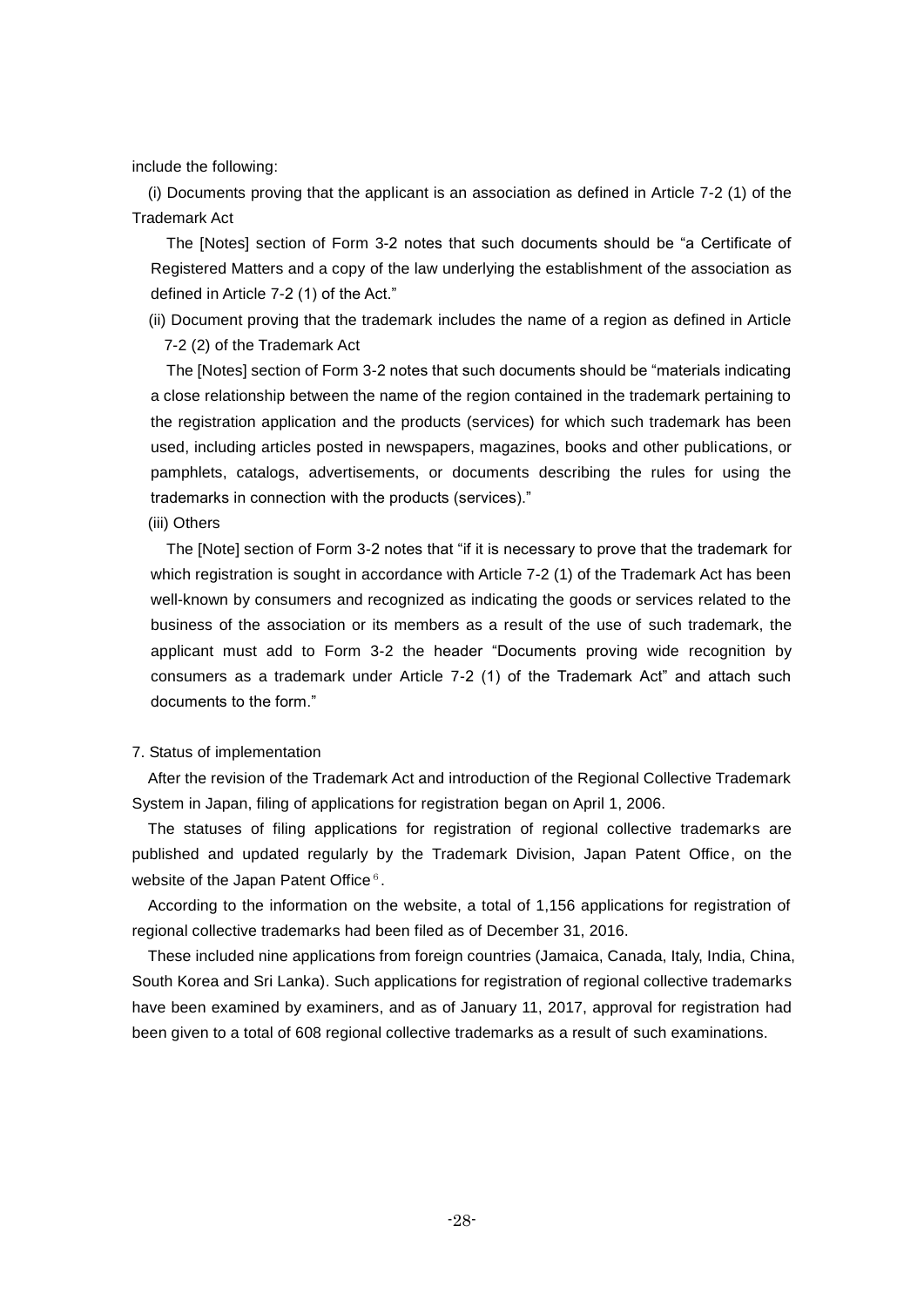III Geographical Indications

1. Background for the introduction of geographical indications

Currently, more than 100 countries provide independent protection to geographical indications.

In order to establish a system to protect geographical indications in line with this international trend, the Act on Protection of the Names of Specific Agricultural, Forestry and Fishery Products and Foodstuffs (hereinafter referred to as the "Geographical Indications Act") was enacted in Japan in June 2014, and enforced beginning on June 1, 2015.

The Geographical Indications Act stipulates its purpose as follows:

"The purpose of this Act is to secure the profits of Producers of Specific Agricultural, Forestry and Fishery Products and Foodstuffs by establishing a system concerning the protection of the names of Specific Agricultural, Forestry and Fishery Products and Foodstuffs based on the Annex 1C (Agreement on Trade-Related Aspects of Intellectual Property Rights) of the Marrakesh Agreement Establishing the World Trade Organization, and thereby to contribute to the development of agricultural, forestry and fishery industries and relevant industries as well as to protect the interests of customers."(Article 1, Geographical Indications Act)

2. Definition of geographical indications

(1) "Geographical indications" are defined as follows:

"The indication of the names of Specific Agricultural, Forestry and Fishery Products and Foodstuffs (limited to what can identify the matters set forth in the respective items of the preceding paragraph by said names)."

(Article 2 (3), Geographical Indications Act)

The Geographical Indications Act defines "Agricultural, Forestry and Fishery Products and Foodstuffs" (Article 2 (1)) and "Specific Agricultural, Forestry and Fishery Products and Foodstuffs" (Article 2 (2)).

"Agricultural, Forestry and Fishery Products and Foodstuffs" are defined in Article 2 (1) as follows:

"(i) agricultural, forestry and fishery products (limited to those intended for human consumption);

(ii) foods and drinks (excluding those set forth in the preceding item);

(iii) agricultural, forestry and fishery products (excluding those set forth in item (i)), and as provided by Cabinet Order; and

(iv) products manufactured or processed by using agricultural, forestry and fishery products as raw materials or ingredients (excluding those set forth in item (ii)), and as provided by Cabinet Order." It also stipulate that: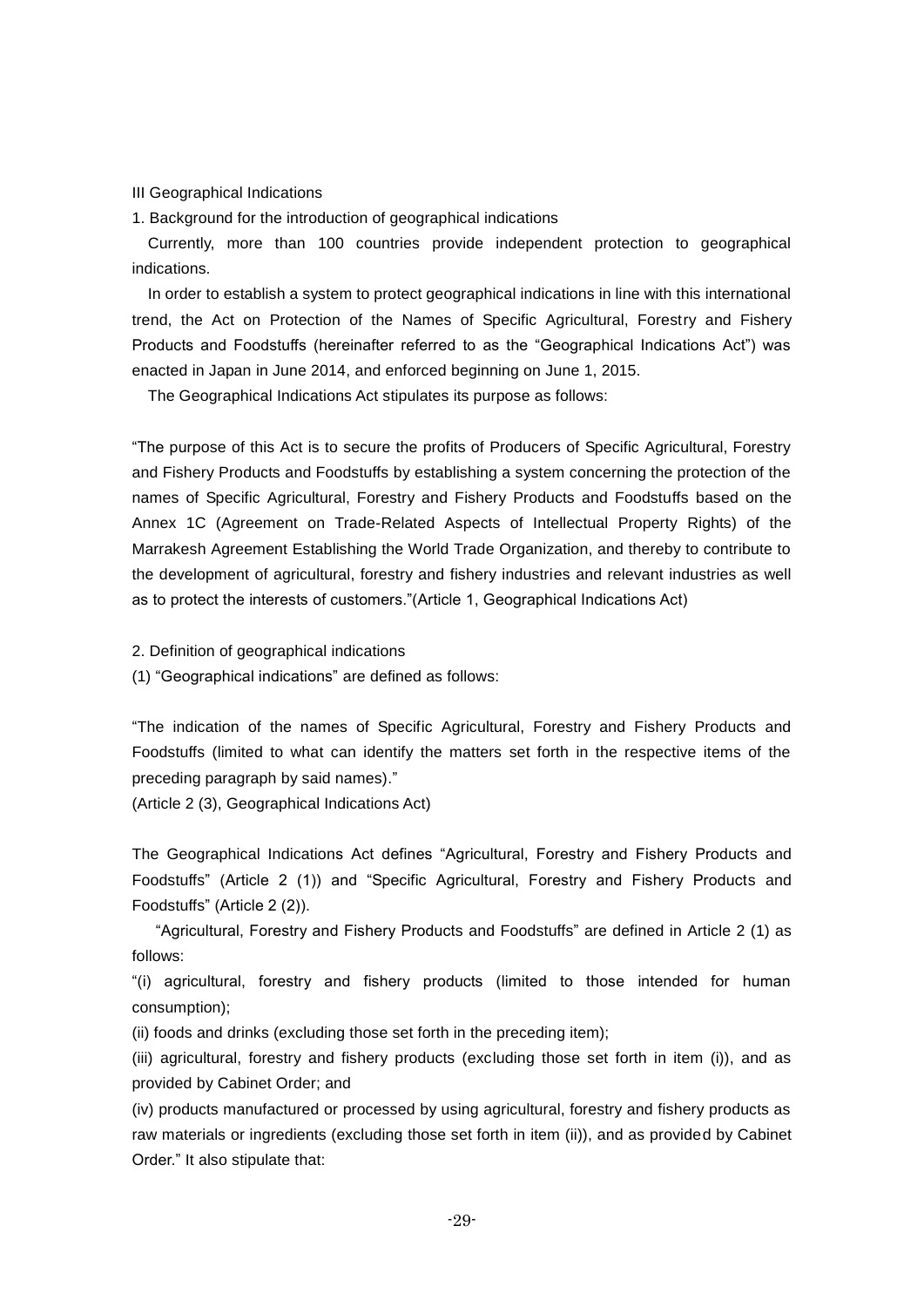"....those falling under any liquors prescribed in Article 2, paragraph (1) of the Liquor Tax Act..., and medicines prescribed in Article 2, paragraph (1) of the Act on Securing Quality, Efficacy and Safety of Pharmaceuticals, Medical Devices, Regenerative and Cellular Therapy Products, Gene Therapy Products, and Cosmetics ...., quasi-pharmaceutical products prescribed in paragraph (2) of said Article, cosmetics prescribed in paragraph (3) of said Article, and regenerative medical product prescribed in paragraph (9) of said Article are excluded:"

Article 2 defines "Specific Agricultural, Forestry and Fishery Products and Foodstuffs" as follows:

"...those falling under the following items:

(i) products produced in a specific place, region or country; and

(ii) products whose quality, reputation or other established characteristic.....is essentially attributable to the place of production specified in the preceding item."

(2) Eligible persons for presenting geographical indications Article 3 of the Geographical Indications Act stipulates as follows:

"A Producer as a Member of a Group of Producers which has received a registration ... (snip)...may affix a Geographical Indication on the Specific Agricultural, Forestry and Fishery Products and Foodstuffs or their package, container or invoice ..... if the Agricultural, Forestry and Fishery Products and Foodstuffs produced by the Producer are Specific Agricultural, Forestry and Fishery Products and Foodstuffs ..." (Article 3, Geographical Indications Act)

Article 3 (3) stipulates that persons engaged in the import of Agricultural, Forestry and Fishery Products and Foodstuffs should not assign such imported Agricultural, Forestry and Fishery Products and Foodstuffs unless they fall under the conditions specified in the proviso of the same paragraph.

3. Registration requirements for geographical indications

(1) Registrable names

A name is registrable if it identifies a product whose characteristics have a relationship with the place of production. Therefore, in addition to a name including the name of a region, the old name of a country, city or town, or a name that does not contain the name of a region but that has a relationship with a region is also registrable.

However, even if a name includes the name of a region, if it is a name (common name) of a product produced in various places throughout Japan, and thus has a weak relationship with that region, such a name is not registrable.

When an application for registration is filed for a processed product, the raw material of the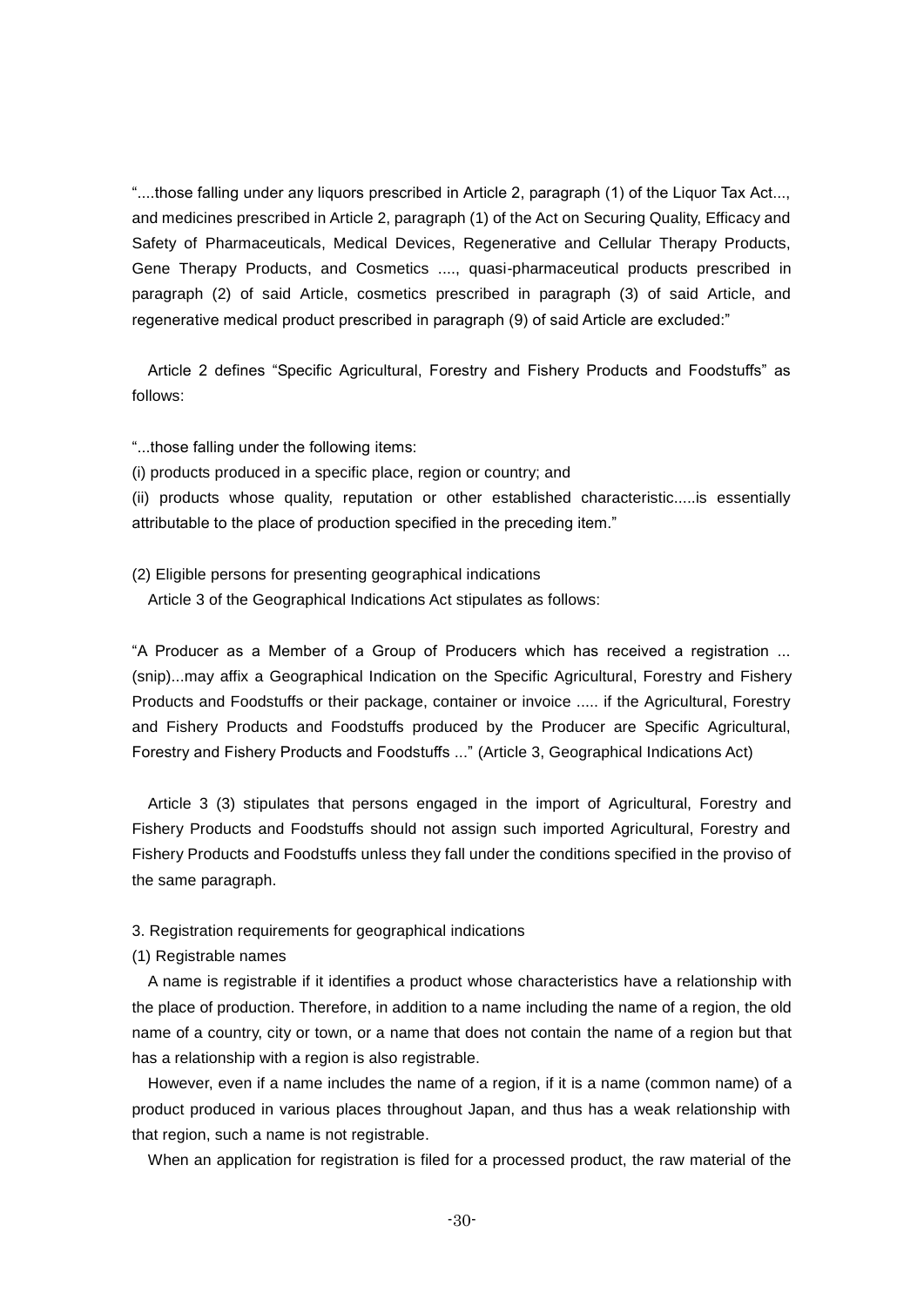processed product may not necessarily be made in the place where the processed product is produced.

If the place of production of the raw material is different from the place of production of the processed product, the relationship of the characteristic of the processed product, such as quality, with the place of production (processing) must be clarified by the production method, etc.

#### (2) Registration requirements for geographical indications

The product must have been produced for a consecutive period while having a relationship with the place of production. The examination guidelines for the registration of geographical indications designate that this period should be around 25 years.

## 4. Consultation with academic experts

The Geographical Indications Act stipulates that the Minister of Agriculture, Forestry and Fisheries must consult with academic experts as to whether an application falls under a case to be refused. (Article 11 (1), Geographical Indications Act)

It also stipulates that when written opinions are submitted, the Minister of Agriculture, Forestry and Fisheries must present the contents of such written opinions to the academic experts. (Article 11 (2), Geographical Indications Act)

Additionally, it stipulates that academic experts, if they find it to be necessary, may hear opinions of the Group of Producers that filed the application for registration, or other relevant persons including those who submitted written opinions. (Article 11 (3), Geographical Indications Act)

#### 5. Refusal of registration

Article 13 of the Geographical Indications Act stipulates that the Minister of Agriculture, Forestry and Fisheries must refuse registration if an application falls under any of the conditions stipulated in the same Article.

Item (i) in Article 13 (1) stipulates refusal conditions for a Group of Producers, item (ii) stipulates refusal conditions for Production Process Management, item (iii) stipulates refusal conditions for Agricultural, Forestry and Fishery Products and Foodstuffs pertaining to the application, and item (iv) stipulates refusal conditions for names.

An application for a common name or a name that is identical with or similar to a registered trademark will be refused.

However, if an application is filed for a name that is identical with or similar to a registered trademark, and the applicant is the holder of the trademark right to that registered trademark or an exclusive licensee of the exclusive right to use that registered trademark, the application will not be refused. (Article 13 (2), Geographical Indications Act)

It is stipulated that when the Minister of Agriculture, Forestry and Fisheries has refused registration, the Minister must give notice in writing of the same, along with the reason, to the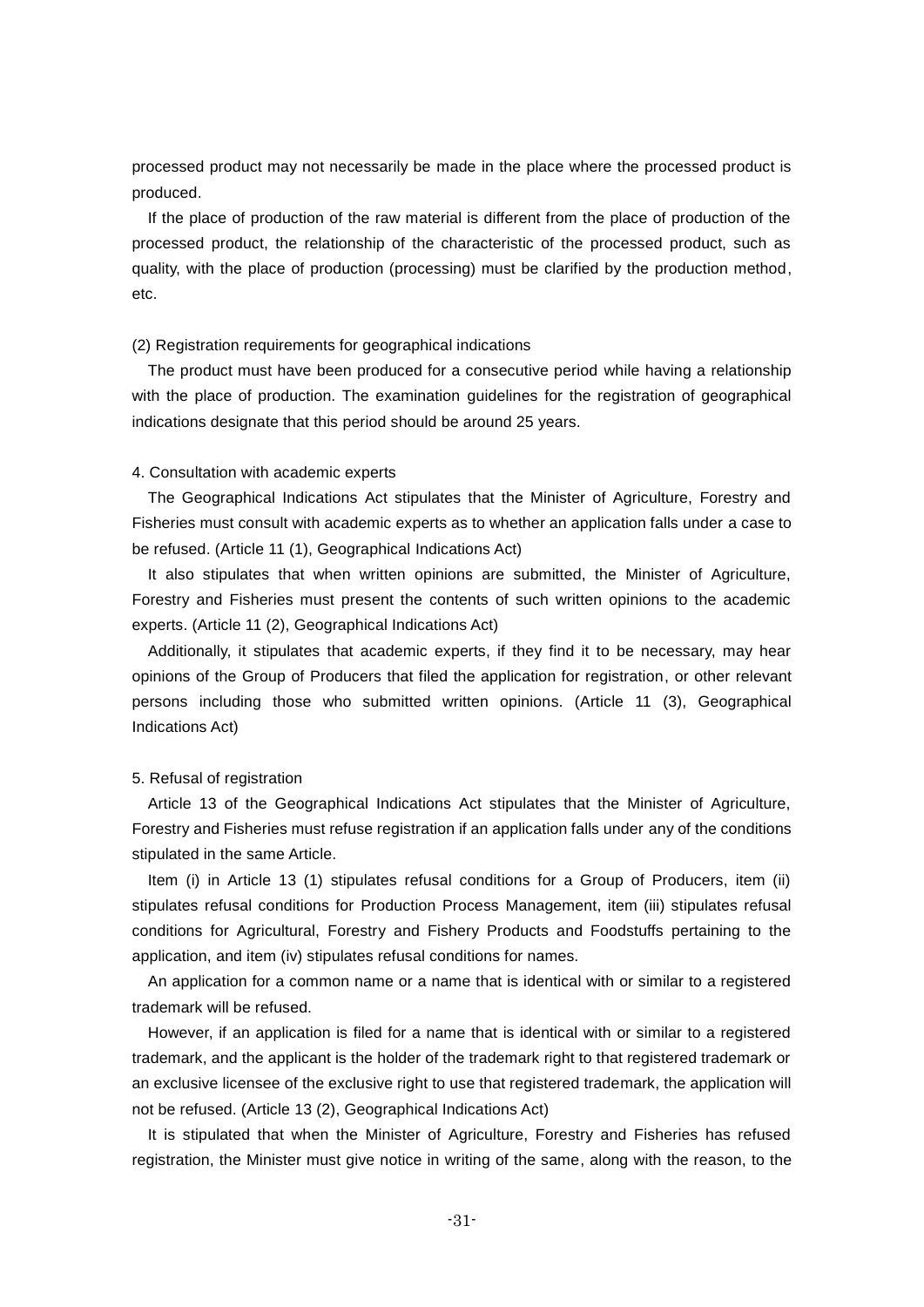Group of Producers that filed the application for registration. (Article 13 (3), Geographical Indications Act)

#### 6. Public notice of an application for registration

Article 8 (1) stipulates that when the Minister of Agriculture, Forestry and Fisheries has received an application for registration, the Minister must issue a public notice of the application and other necessary information, except when registration is refused. (Article 8 (1), Geographical Indications Act)

Paragraph (2) of the same Article stipulates that the Minister of Agriculture, Forestry and Fisheries must make the written application and attached documents available for public inspection for 2 months from the date of the public notice. (Article 8 (2), Geographical Indications Act)

It is stipulated that the public notice is to be issued through the Internet (Article 23, Geographical Indications Act). The public notice is posted on a special page within the website of the Ministry of Agriculture, Forestry and Fisheries of Japan.

# 7. Submission of a written opinion

Article 9 (1) stipulates that when a public notice is posted, any person may submit a written opinion about the application for registration within 3 months from the date of the public notice. (Article 9 (1), Geographical Indications Act)

When the Minister of Agriculture, Forestry and Fisheries has received a written opinion, the Minister must send a copy of said written opinion to the Group of Producers that has made the application for registration. (Article 9 (2), Geographical Indications Act)

# 8. Registration of geographical indications and effect of registration

(1) Effect of registration of geographical indications

A Producer that is a Member of a Group of Producers that has registered geographical indications may affix the geographical indications on its Specific Agricultural, Forestry and Fishery Products and Foodstuffs, their packages, their containers or the like. (Article 3 (1), Geographical Indications Act)

The same Article stipulates that any person other than the Producer specified above must not affix geographical indications or any similar indications except for the following cases: (Article 3 (2), Geographical Indications Act)

(i) when a person affixes a Geographical Indication or an indication similar thereto on Agricultural, Forestry and Fishery Products and Foodstuffs manufactured or processed using said Specific Agricultural, Forestry and Fishery Products and Foodstuffs pertaining to the registration as a main raw material or ingredient, on its packages, etc. (Article 3 (2) (i), Geographical Indications Act), or

(ii) when a registered trademark, for which the application was made earlier than the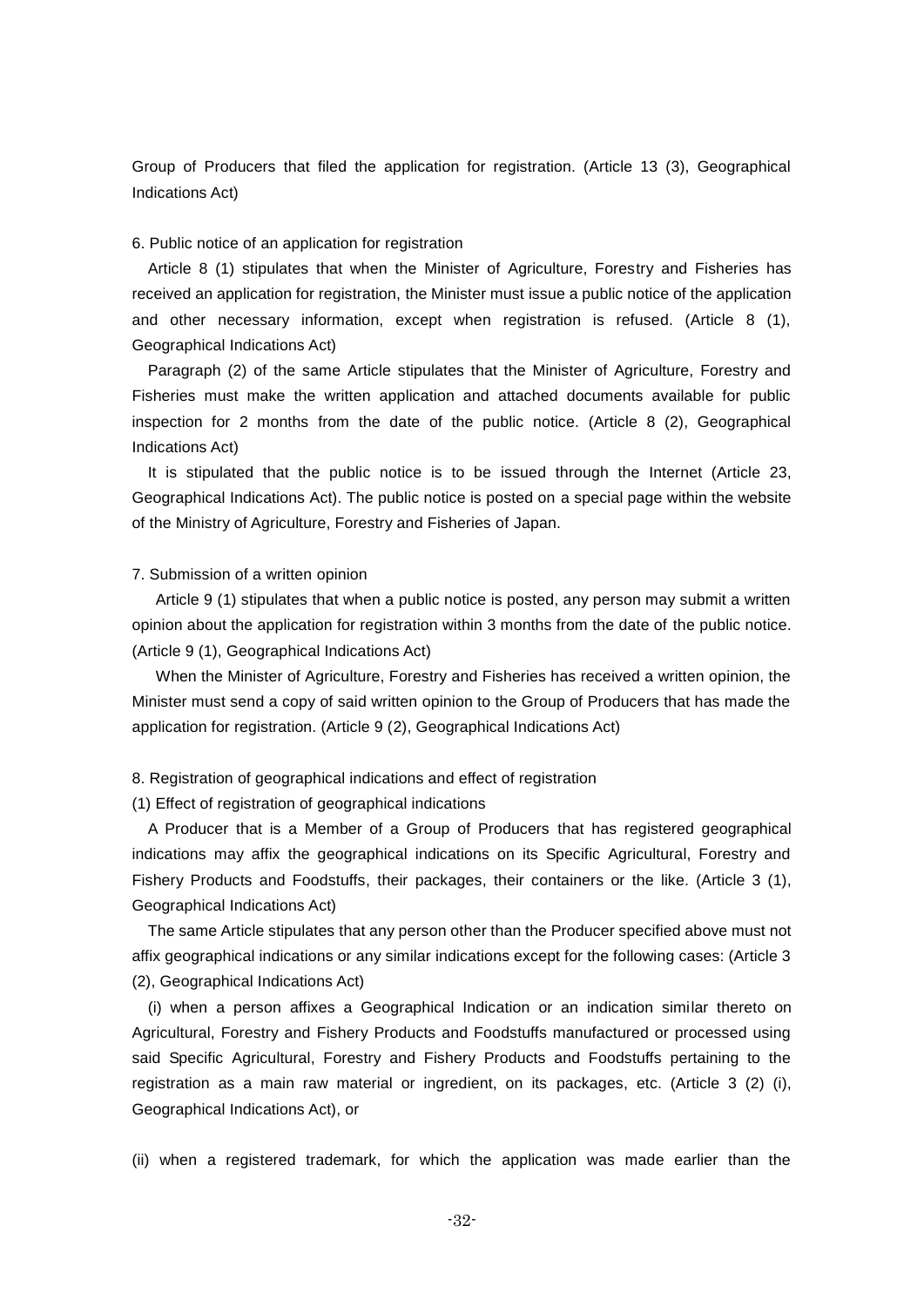registration date of the geographical indication, is used by a person who has the right to use that registered trademark (Article 3 (2) (ii), Geographical Indications Act)

Therefore, any trademark right holder and any person who has the right to use a registered trademark under the Trademark Act, who has a status stipulated in this paragraph, may continue to use the registered trademark after the registration of the geographical indications. (Article 3 (2) (iii), Geographical Indications Act)

A person who has been using a name that is identical with or similar to a geographical indication for no wrongful purpose before the registration of the geographical indication (and a successor who has succeeded to the business pertaining to such name from that person) may continue to use such name after the registration of the geographical indication. (Article 3 (2) (iv), Geographical Indications Act)

(2) Use of registration symbol

Article 4 of the Geographical Indications Act stipulates that when a Producer Member of a Registered Group of Producers affixes a geographical indication on the products, packages and the like, the Producer must attach the registration symbol to the geographical indication. (Article 4, Geographical Indications Act)

The same Article stipulates that the registration symbol is a symbol created under the Ordinance of the Ministry of Agriculture, Forestry and Fisheries to indicate that the geographical indication is the name of the Specific Agricultural, Forestry and Fishery Products and Foodstuffs in connection with which the geographical indication is registered.

The image below is the registration symbol.



An application for trademark registration was filed for this symbol, and it was registered as a trademark on April 10, 2015 (Registration No. 5756405).

Applications for trademark registration were also filed in other countries. Currently, the symbol is registered in South Korea, Taiwan, Cambodia, the Philippines, Malaysia, Myanmar, Laos, the EU, Australia, and New Zealand.

#### 9. Minister's order to take measures

Article 5 of the Geographical Indication Act stipulates as follows:

"The Minister of Agriculture, Forestry and Fisheries may order a person who has violated the provisions set forth in the following items to take measures set forth in said respective items...."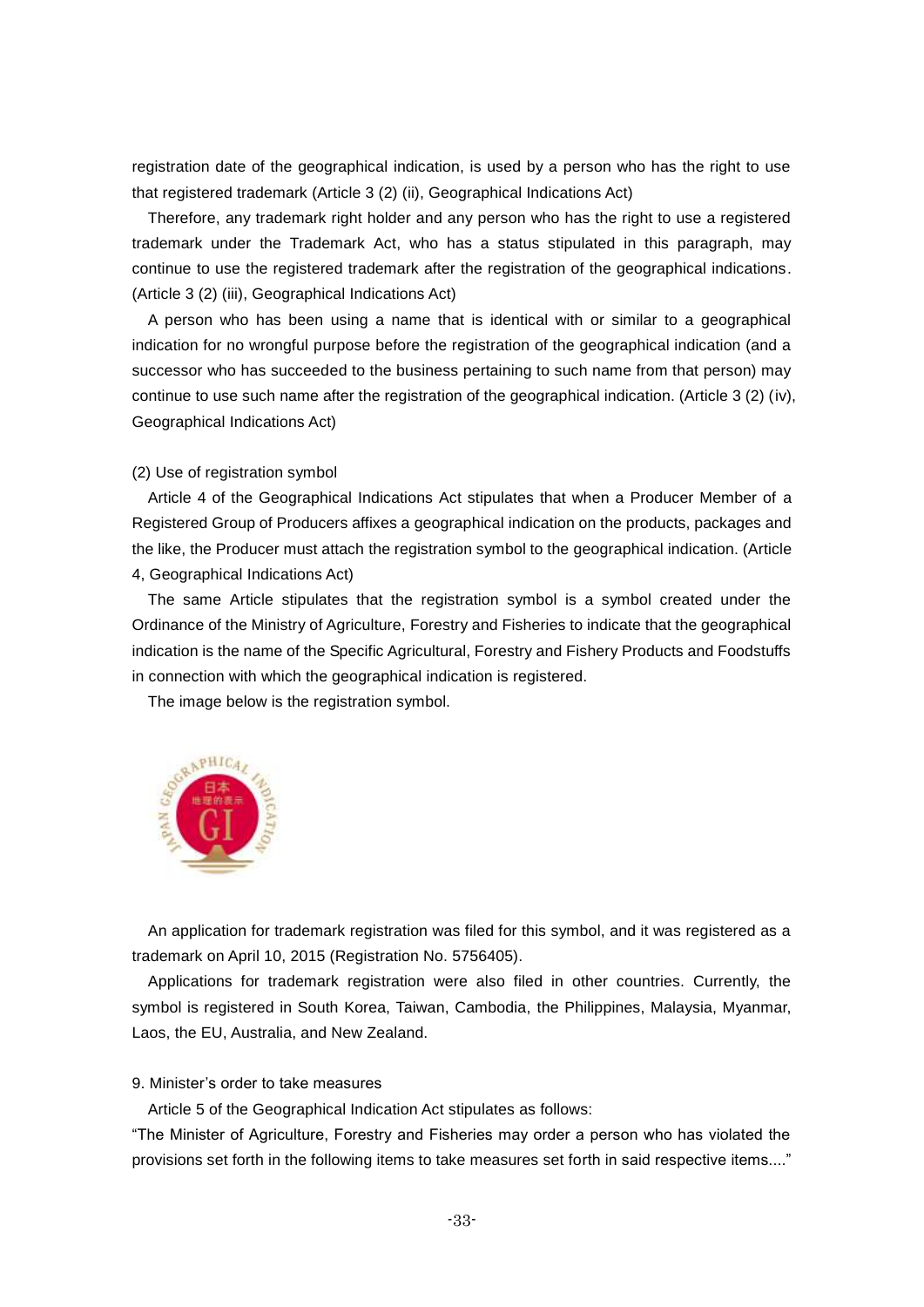#### (Article 5, Geographical Indication Act)

Item (i) of the same Article stipulates removal or erasure of the geographical indication as defined in Article 3 (2) or an indication similar thereto; item (ii) stipulates attachment of the registration symbol as stipulated in Article 4 (1); and item (iii) stipulates removal or erasure of the registration symbol as stipulated in Article 4 (2) or any symbol similar thereto.

# 10. Completion of registration

Article 12 (1) of the Geographical Indications Act stipulates that when the Minister of Agriculture, Forestry and Fisheries has finished the procedures stipulated in Article 8 through Article 11, the Minister must register the geographical indication, except when registration is refused. (Article 12 (1), Geographical Indications Act)

The registration is recorded in the register of specific agricultural, forestry and fishery products and foodstuffs. (Article 12 (2), Geographical Indications Act)

The registration number, the registration date, the name and address of the Group of Producers and other information included in the application for the registration (as specified in Article 7 of the Geographical Indications Act) are recorded in the register.

The Minister must notify the completion of the registration to the Group of Producers that made the application for registration, and also issue a public notice regarding the registration. (Article 12 (3), Geographical Indications Act)

# 11. Refusal, expiration or revocation of registration

(1) Refusal of registration

Article 13 of the Geographical Indications Act stipulates that the Minister of Agriculture, Forestry and Fisheries must refuse registration in the following cases (Article 13, Geographical Indications Act):

(i) a geographic indication of the Group of Producers was revoked, and 2 years have not yet elapsed from the date of the revocation (Article 13 stipulates other cases in addition to this case);

(ii) matters relating to Production Process Management stipulated in the specification attached to the written application are different from the matters specified in said written application (Article 13 stipulates other cases in addition to this case);

(iii) the Agricultural, Forestry and Fishery Products and Foodstuffs pertaining to application for registration are not Specific Agricultural, Forestry and Fishery Products and Foodstuffs; or

(iv) the names of the Agricultural, Forestry and Fishery Products and Foodstuffs applied for are common names of the products (Article 13 stipulates other cases in addition to this case).

#### (2) Expiration of registration

Article 20 of the Geographical Indications Act stipulates that a registration will cease to be effective if either of the following conditions occurs (Article 20, Geographical Indications Act):

(i) the Registered Group of Producers has been dissolved and liquidation has been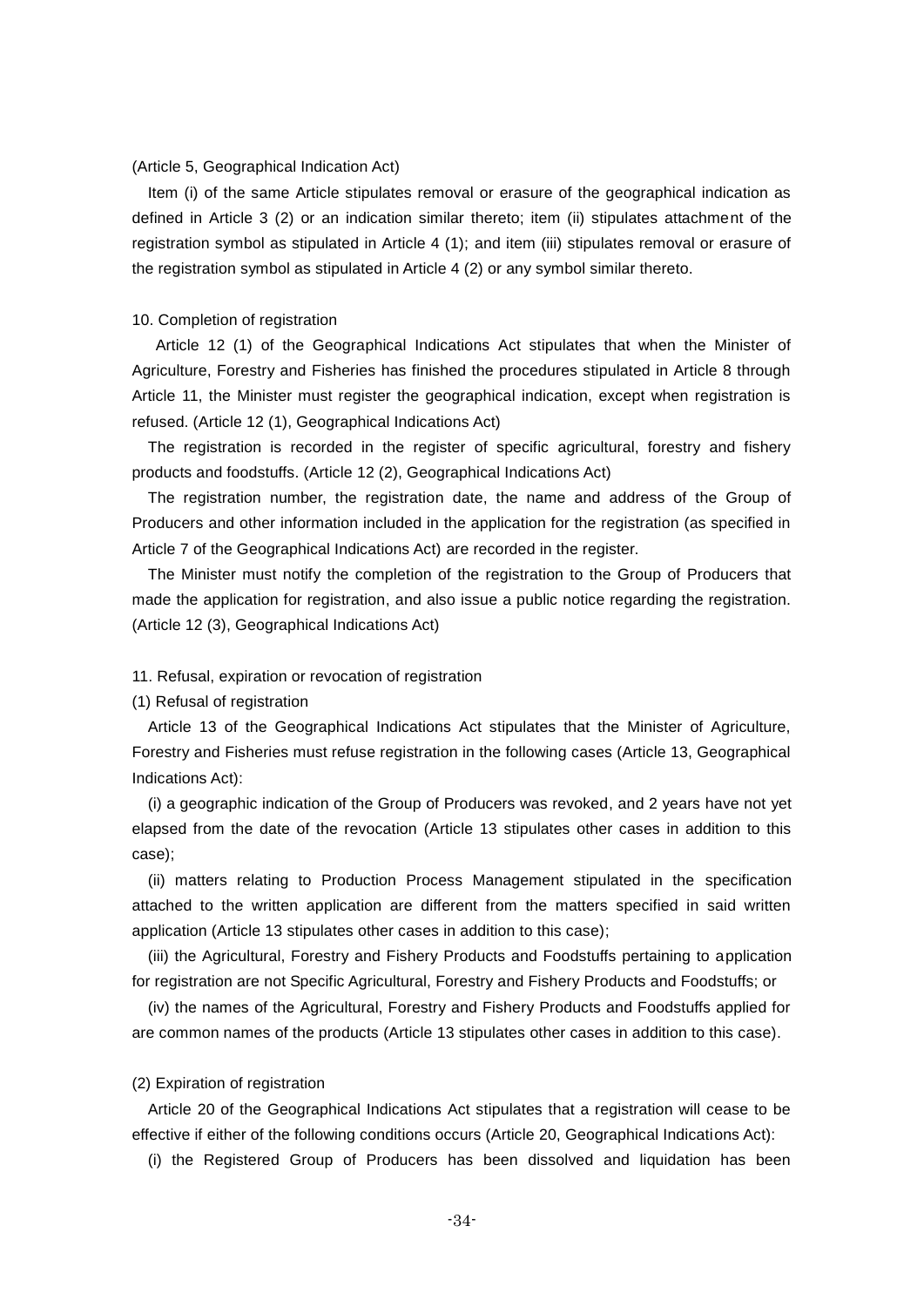#### completed; or

(ii) the Registered Group of Producers has discontinued its Production Process Management.

Paragraph 2 of the same Article stipulates that when the registration has ceased to be effective in accordance with paragraph 1, the Registered Group of Producers pertaining to said registration must notify the Minister of Agriculture, Forestry and Fisheries of the reason and the date of its invalidation without delay (Article 20 (2), Geographical Indications Act). It is further stipulated that the Minister of Agriculture, Forestry and Fisheries must delete the registration and issue a public notice about the deletion. (Article 20 (3) and (4), Geographical Indications Act)

#### (3) Revocation of registration

Article 22 of the Geographical Indications Act stipulates that the Minister of Agriculture, Forestry and Fisheries may revoke all or part of a registration in the following cases (Article 22, Geographical Indications Act):

(1) (i) a Registered Group of Producers no longer falls under the definition of a Group of Producers (Article 22 stipulates other cases in addition to this case);

(1) (ii) the Specific Agricultural, Forestry and Fishery Products and Foodstuffs pertaining to the registration are no longer Specific Agricultural, Forestry and Fishery Products and Foodstuffs;

(1) (iii) the names of the Specific Agricultural, Forestry and Fishery Products and Foodstuffs pertaining to the registration are common names of the product, etc.; or

(1) (iv) a holder of the trademark right or an exclusive licensee has withdrawn its approval for the registration application.

The same Article stipulates that when the Minister of Agriculture, Forestry and Fisheries revokes all or part of a registration, the Minister must delete all or the corresponding part of the records in the register, notify the revocation to the Registered Group of Producers, and issue a public notice about the revocation. (Article 22 (3) and (4), Geographical Indications Act)

# 12. Procedures for registration application

A Group of Producers that intends to register its Specific Agricultural, Forestry and Fishery Products and Foodstuffs must submit a written application to the Minister of Agriculture, Forestry and Fisheries, pursuant to the Ordinance of the Ministry of Agriculture, Forestry and Fisheries. (Article 7, Geographical Indications Act)

The application must be created by using Form 1 "Application for Registration of Specific Agricultural, Forestry and Fishery Products and Foodstuffs" as designated by the Ordinance of the Ministry of Agriculture, Forestry and Fisheries ("Ordinance for Enforcement of the Geographical Indications Act") and submitted to the Minister of Agriculture, Forestry and Fisheries.

The application must include (i) the name of the Group of Producers, (ii) the classification of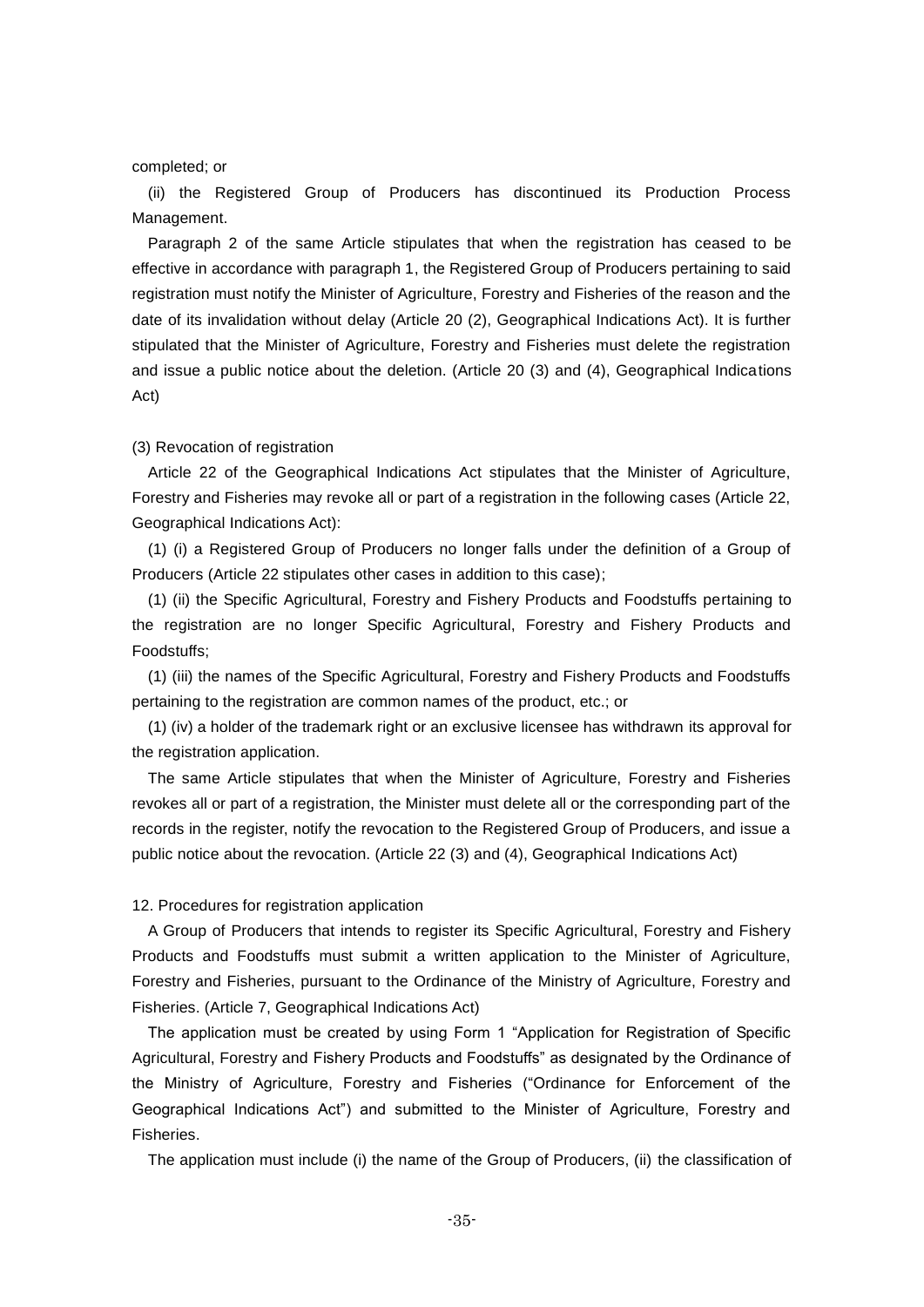the Agricultural, Forestry and Fishery Products and Foodstuffs, (iii) their names, (iv) their places of production, (v) their characteristics, (vi) their production methods, (vii) other information necessary to identify said Agricultural, Forestry and Fishery Products and Foodstuffs, and other relevant information.

Article 2 stipulates that the term "Group of Producers" means a group that comprises producers (as defined in Article 2 (4)) as direct or indirect members, and that is provided for by the Ordinance of the Ministry of Agriculture, Forestry and Fisheries. (Article 2 (5), Geographical Indications Act) The same paragraph limits the qualification of a Group of Producers, stipulating that if a group is an organization without legal personality, it must have a representative or administrator appointed; it must be stipulated in the law or in the articles of incorporation and any other basic contract of such group that it must not deny enrollment of any person eligible to become a member without a justifiable cause, or that it must not impose any conditions of enrollment heavier than those imposed on its existing members.

Article 7 also stipulates that the application should be attached with a specification (item (i)), the Production Process Management Rules (item (ii)), and documents designated by the Ordinance of the Ministry of Agriculture, Forestry and Fisheries (item (iii)). (Article 7 (2), Geographical Indications Act)

The "Production Process Management Rules" is a document that describes the rules regarding quality control operations established by a group. It is stipulated that "Production Process Management" includes: (i) creating or changing a specification with regard to Agricultural, Forestry and Fishery Products and Foodstuffs; (ii) providing guidance, examination and other operations that are necessary to ensure that the Producer as a Member of said Group of Producers performed the production of such Agricultural, Forestry and Fishery Products and Foodstuffs in accordance with the specification created for such goods; and (iii) conducting operations incidental to the operations set forth in the preceding two items. (Article 2 (6), Geographical Indications Act)

If two or more Groups of Producers conduct Production Process Management, they may apply for registration jointly. (Article 7 (3), Geographical Indications Act)

13. Special provision for Specific Agricultural, Forestry and Fishery Products and Foodstuffs produced in foreign countries

Some provisions were added to the Geographical Indications Act on December 26, 2016, to stipulate that the Minister of Agriculture, Forestry and Fisheries may designate some products produced in a foreign country as Specific Agricultural, Forestry and Fishery Products and Foodstuffs if such foreign country has a protection system equivalent to the protection system established under this Act, and if Japan has concluded a treaty or an international agreement with such foreign country or region having an equivalent system, in order to protect these names from each other. (Article 23 and others)

14. Status of implementation